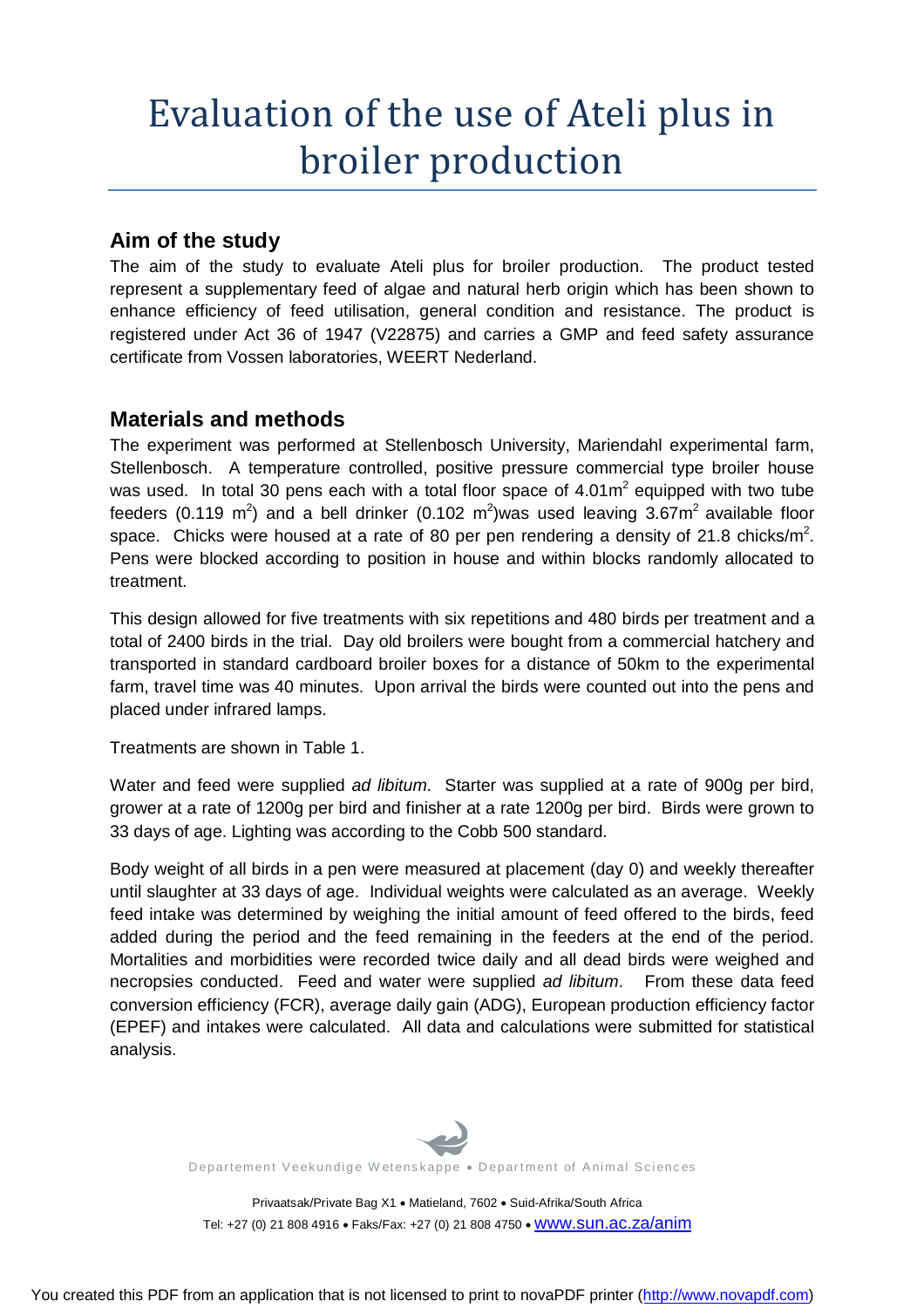#### Table 1 Treatment number and description of treatment feeds

|              |                                                                                                               | <b>Starter and Grower</b> |            |              | Finisher   |
|--------------|---------------------------------------------------------------------------------------------------------------|---------------------------|------------|--------------|------------|
| Treatment    | Description                                                                                                   |                           | Antibiotic |              | Antibiotic |
|              |                                                                                                               | Cocsidiostat              | growth     | Cocsidiostat | growth     |
|              |                                                                                                               |                           | promotor   |              | promotor   |
| Treatment 1: | Positive<br>control with<br>anti-biotic                                                                       | Salinocox 12%             | Stafac 500 | Avatec       | Stafac 500 |
| Treatment 2: | Negative<br>control<br>without anti-<br>biotic                                                                | Salinocox 12%             | None       | Avatec       | None       |
| Treatment 3: | Ateli plus at a<br>rate of 1<br>kg/ton                                                                        | Salinocox 12%             | None       | Avatec       | None       |
| Treatment 4: | Ateli plus at a<br>rate of 2<br>kg/ton week<br>1 and then<br>1kg/ton for<br>the<br>remainder of<br>the period | Salinocox 12%             | None       | Avatec       | None       |
| Treatment 5: | Positive<br>control and<br>Treatment 4                                                                        | Salinocox 12%             | Stafac 500 | Avatec       | Stafac 500 |

On day 33 two birds per pen were selected from the middle weight group. These birds were slaughtered according to standard commercial practice including electrical stunning followed by exsanguinations.

At slaughter the following data were collected:

- Live weight at slaughter
- Carcass weight at slaughter
- Dressing percentage
- Cut yield of the carcass i.e. the carcass was halved and the right side of the carcass cut up into breast, thigh, leg, wing and back. Each portion was weighed and expressed as a percentage of the total. Skin and fat was removed from the breast, weights determined and expressed as a total of the total breast weight.
- Meat quality characteristics:
	- o pH of the breast and thigh was measured at 15 minutes and 24 hours post slaughter.



Departement Veekundige Wetenskappe . Department of Animal Sciences

Privaatsak/Private Bag X1 · Matieland, 7602 · Suid-Afrika/South Africa Tel: +27 (0) 21 808 4916 · Faks/Fax: +27 (0) 21 808 4750 · WWW.SUN.ac.za/anim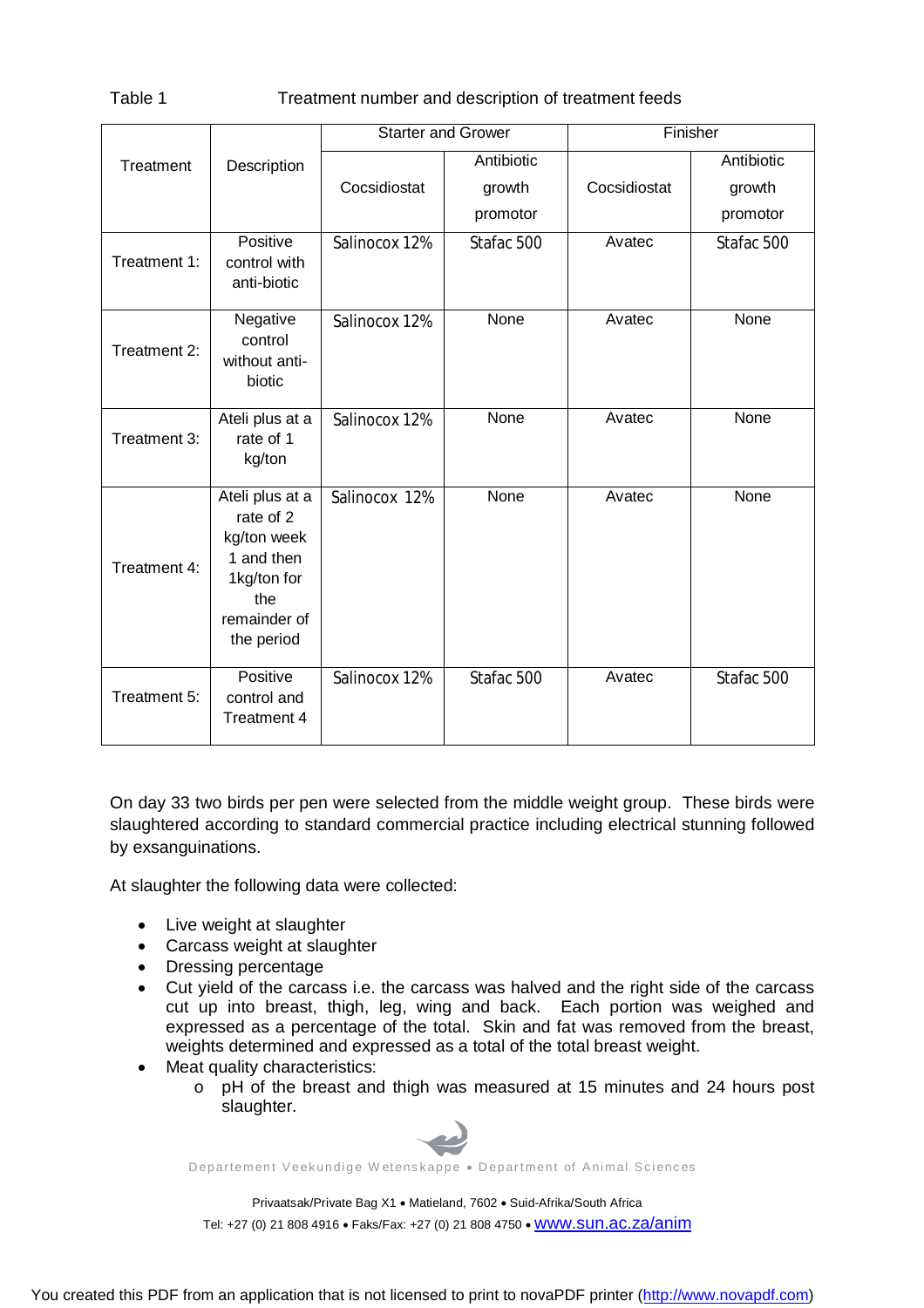- $\circ$  Colour Skins and visible fat was removed from the breasts and thighs and these cuts were allowed to bloom for 15 minutes. CieLab colour measurements using Minolta chromameter was taken after blooming.
- At slaughter both tibia were removed from the carcass for the determination of bone ash, bone strength and Ca and P analysis.
- Organ in intestinal data collected include:
	- o Liver, spleen, gizzard, heart and bursa weights
	- o Gizzards were scored on a scale of 1-5 to establish the presence or severity of gizzard erosion.
	- o pH of the stomach, duodenum, jejunum, ileum and caeca were measured.
	- o Samples were taken from the duodenum and jejunum, rinsed with saline solution and fixed with 10% buffered formalin. The samples were set in wax, cut and fixed on slides. Villi height and crypt depths of the samples were then compared using video image analysis (VIA).



Departement Veekundige Wetenskappe . Department of Animal Sciences

Privaatsak/Private Bag X1 · Matieland, 7602 · Suid-Afrika/South Africa Tel: +27 (0) 21 808 4916 · Faks/Fax: +27 (0) 21 808 4750 · WWW.SUN.ac.za/anim

You created this PDF from an application that is not licensed to print to novaPDF printer ([http://www.novapdf.com\)](http://www.novapdf.com)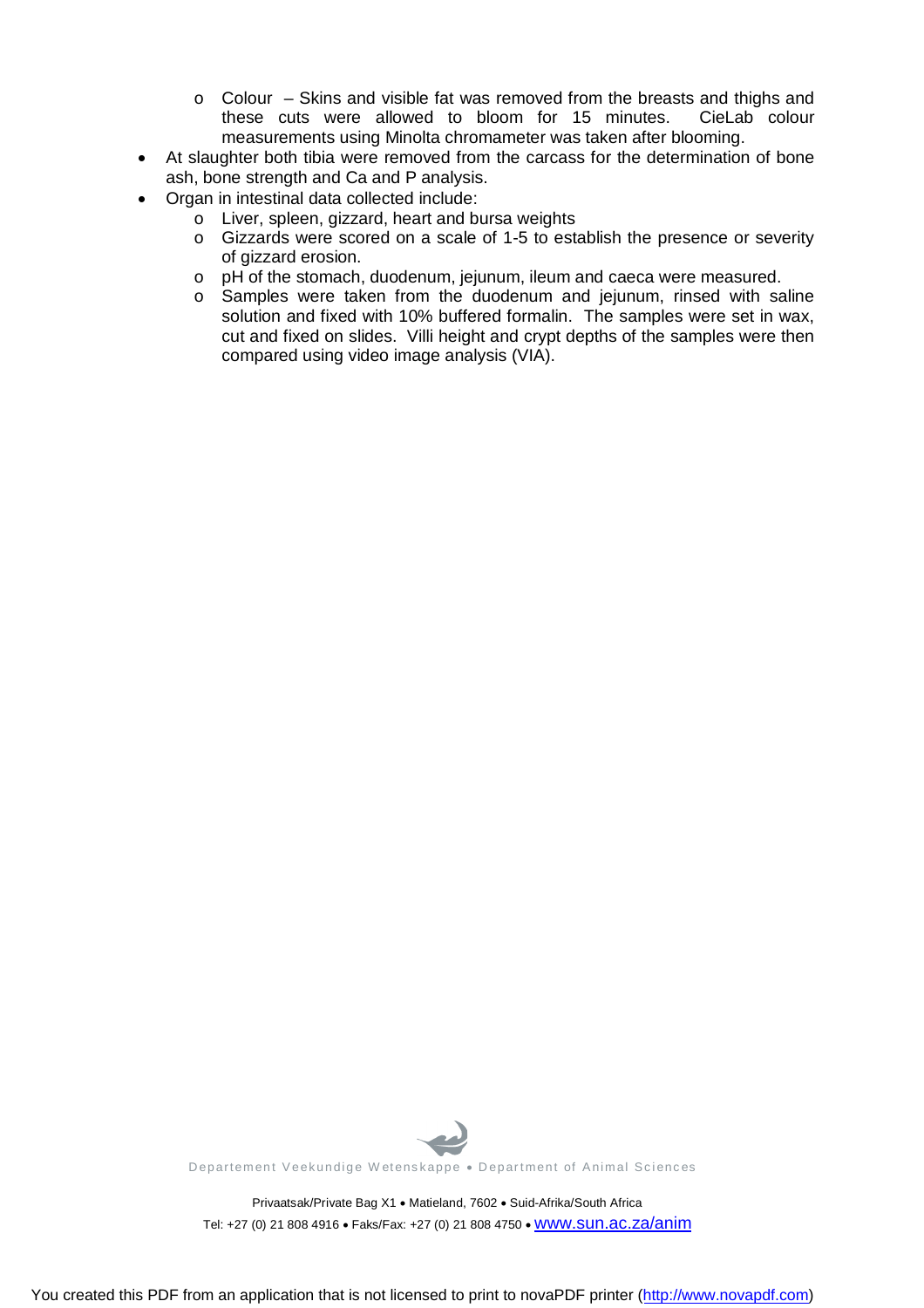# **Results**

#### **Production parameters**

Results on production parameters are shown in Table 2 to Table 8. From these tables it can be seen that the inclusion of Ateli plus in comparison with a negative control, positive control and combinations thereof did not significantly (P>0.05) influence any of the production parameters measured.

European production efficiency ratio (EPEF = liveability(%) x live weight (kg) x age (d) / FCR x 100) (Table 2) showed no significant difference.

Average daily gain was estimated by fitting a linear model to individual weight data, the slope of this curve represents ADG. Average daily gain (Table 2) showed no significant differences.

Liveability (Table 2) is expressed as the percentage of birds surviving until slaughter expressed as a percentage of the total number placed. No significant differences were observed for liveability.

Feed conversion ratio was determined as the ratio of the feed consumed per unit of body weight gain. This was done for each week individually (Table 3) as well as cumulatively (Table 4). No significant (P>0.05) differences were observed for either weekly of cumulative feed conversion efficiency.

Average weekly live weights of chicks were determined by weighing all birds in the cage and dividing this weight by the number of chicks in the pen. No significant differences (P>0.05) were observed for weight at any week.

Average cumulative live weight gain was calculated as the difference between the average live weight on the day of weighing and the average live weight at start. No significant differences (P>0.05) were observed at any week.

Average cumulative weekly intake was calculated as the sum of weekly intake per pen divided by the number of birds consuming the feed. No significant differences (P>0.05) were observed at any week.



Departement Veekundige Wetenskappe . Department of Animal Sciences

Privaatsak/Private Bag X1 · Matieland, 7602 · Suid-Afrika/South Africa Tel: +27 (0) 21 808 4916 · Faks/Fax: +27 (0) 21 808 4750 · WWW.SUN.ac.za/anim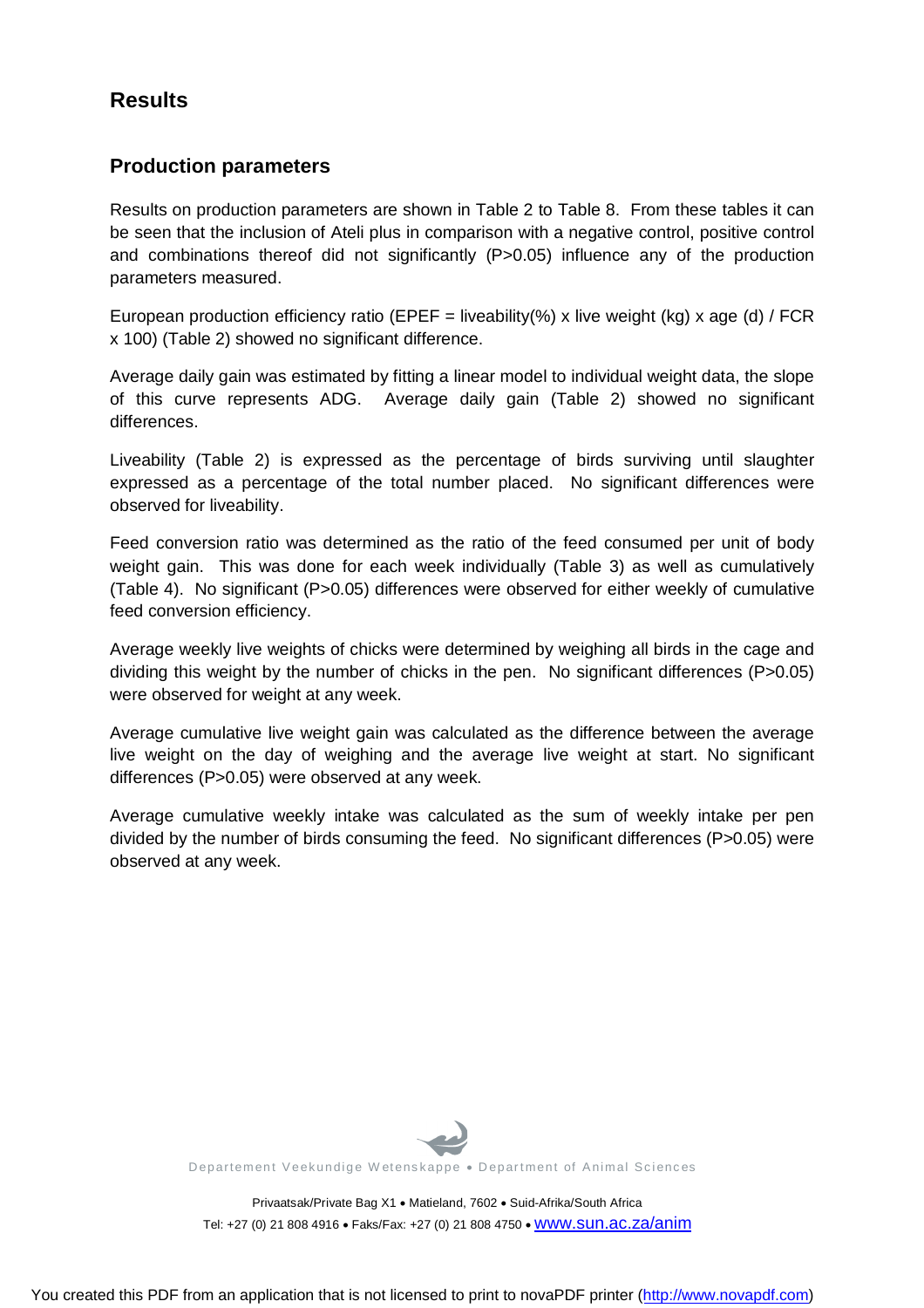Table 2 Means and standard deviations (Std dev) of European production efficiency factor (EPEF), feed conversion ratio (FCR) and average daily gain (ADG) of broilers grown from hatch up to day 33

|                                                                                                                                                                                                                                                                                                                                      |         | EPEF <sup>®</sup> |        | Liveability | ADG <sup>`</sup> |         |  |  |  |  |
|--------------------------------------------------------------------------------------------------------------------------------------------------------------------------------------------------------------------------------------------------------------------------------------------------------------------------------------|---------|-------------------|--------|-------------|------------------|---------|--|--|--|--|
| Treatment                                                                                                                                                                                                                                                                                                                            | Mean    | Std dev           | Mean   | Std dev     | Mean             | Std dev |  |  |  |  |
| Positive control with anti-biotic                                                                                                                                                                                                                                                                                                    | 358.320 | 19.321            | 97.260 | 3.456       | 61.12            |         |  |  |  |  |
| Negative control without anti-biotic                                                                                                                                                                                                                                                                                                 | 353.460 | 16.411            | 95.380 | 2.482       | 61.16            |         |  |  |  |  |
| Ateli plus at a rate of 1 kg/ton                                                                                                                                                                                                                                                                                                     | 345.604 | 5.350             | 94.377 | 1.030       | 61.23            |         |  |  |  |  |
| Ateli plus at a rate of 2 kg/ton week 1<br>and then 1kg/ton for the remainder of the<br>period                                                                                                                                                                                                                                       | 347.436 | 8.185             | 95.540 | 0.961       | 61.24            |         |  |  |  |  |
| Positive control and Treatment 4                                                                                                                                                                                                                                                                                                     | 343.947 | 17.903            | 94.754 | 3.261       | 60.87            |         |  |  |  |  |
| Significance<br>NS.<br>NS.<br>NS.                                                                                                                                                                                                                                                                                                    |         |                   |        |             |                  |         |  |  |  |  |
| Means within columns with different superscripts differ significantly (P<0.05)<br>NS - Not significantly different (P>0.05)<br>EPEF = ((liveability(%) x live weight (kg)) / (age (d) X FCR)) x 100<br>ADG= Average daily gain<br>** AWG was estimated by fitting a linear model to live weight data y=a+bx where b = $\Delta$ = ADG |         |                   |        |             |                  |         |  |  |  |  |



Privaatsak/Private Bag X1 . Matieland, 7602 . Suid-Afrika/South Africa Tel: +27 (0) 21 808 4916 · Faks/Fax: +27 (0) 21 808 4750 · WWW.SUN.ac.za/anim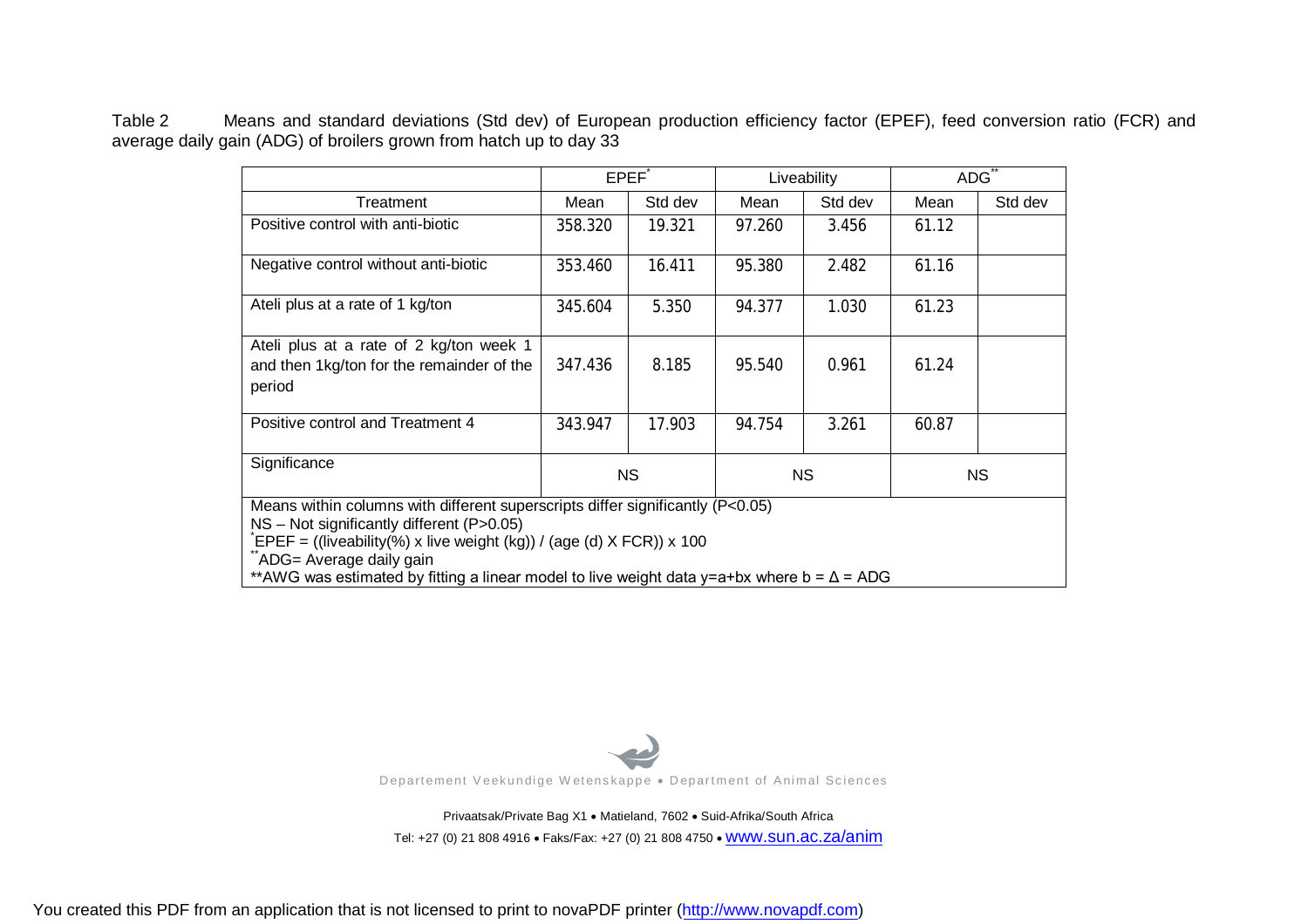# **Treatment** Day 7 Day 14 Day 21 Day 28 Day 33 Mean |Std dev | Mean | Std dev | Mean | Std dev | Mean | Std dev | Mean | Std dev Positive control with anti-biotic | 1.221 | 0.022 | 1.424 | 0.026 | 1.674 | 0.040 | 1.754 | 0.040 | 1.871 | 0.084 Negative control without antibiotic 1.170 0.096 1.424 0.033 1.639 0.027 1.764 0.036 1.887 0.051 Ateli plus at a rate of 1 kg/ton | 1.194 0.017 | 1.417 0.022 1.664 0.044 1.779 0.111 1.925 0.145 Ateli plus at a rate of 2 kg/ton week 1 and then 1kg/ton for the remainder of the period 1.208 | 0.036 | 1.441 | 0.025 | 1.643 | 0.023 | 1.776 | 0.015 | 1.936 | 0.115 Positive control and Treatment 4 | 1.195 | 0.026 | 1.440 | 0.029 | 1.634 | 0.029 | 1.768 | 0.022 | 1.911 | 0.056 Significance | NS | NS | NS | NS Means within columns with different superscripts differ significantly (P<0.05) NS – Not significantly different (P>0.05)

#### Table 3 Weekly feed conversion ratios (FCR) of broilers grown from hatch up to day 33



Privaatsak/Private Bag X1 . Matieland, 7602 . Suid-Afrika/South Africa Tel: +27 (0) 21 808 4916 • Faks/Fax: +27 (0) 21 808 4750 • WWW.SUN.ac.za/anim

You created this PDF from an application that is not licensed to print to novaPDF printer ([http://www.novapdf.com\)](http://www.novapdf.com)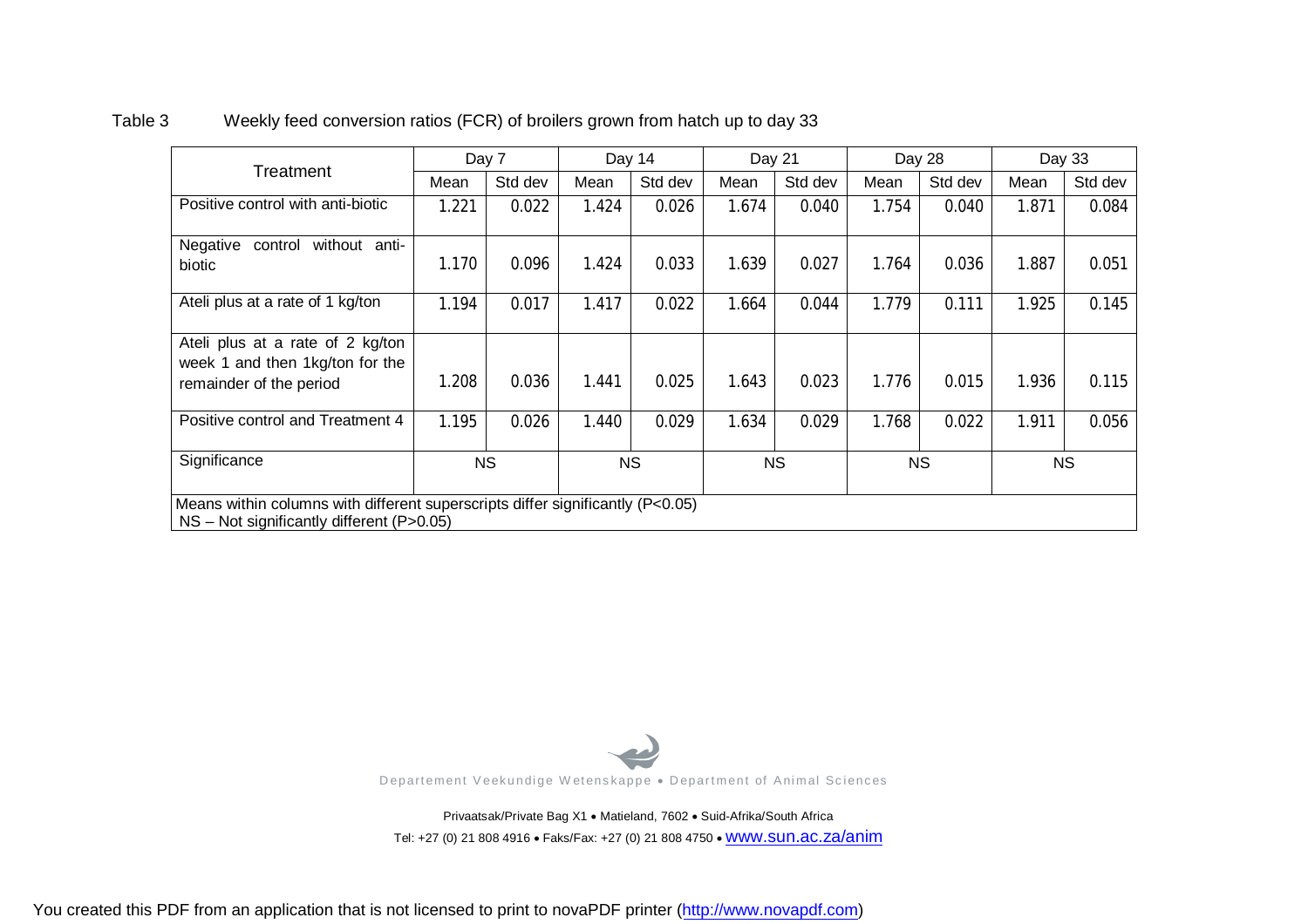Table 4 Mean cumulative feed conversion ratios (FCR) with standard deviations (Std dev) and rate of change with standard errors (Std err) of broilers grown from hatch up to day 33

|                                                                                |       | Day 7      |       | Day 14     | Day 21 |            |       | Day 28     |       | Day 33     |
|--------------------------------------------------------------------------------|-------|------------|-------|------------|--------|------------|-------|------------|-------|------------|
| Treatment                                                                      | Mean  | Std<br>dev | Mean  | Std<br>dev | Mean   | Std<br>dev | Mean  | Std<br>dev | Mean  | Std<br>dev |
| Positive control with anti-                                                    | 1.221 | 0.022      | 1.360 | 0.021      | 1.523  | 0.031      |       | 0.027      |       |            |
| biotic                                                                         |       |            |       |            |        |            | 1.615 |            | 1.681 | 0.030      |
| without<br>Negative<br>control<br>anti-biotic                                  | 1.170 | 0.096      | 1.342 | 0.033      | 1.500  | 0.017      | 1.604 | 0.014      | 1.677 | 0.015      |
| Ateli plus at a rate of 1                                                      |       |            |       |            |        |            |       |            |       |            |
| kg/ton                                                                         | 1.194 | 0.017      | 1.345 | 0.012      | 1.513  | 0.027      | 1.618 | 0.051      | 1.694 | 0.025      |
| Ateli plus at a rate of 2                                                      |       |            |       |            |        |            |       |            |       |            |
| kg/ton week 1<br>and then<br>1kg/ton for the remainder of                      |       |            |       |            |        |            |       |            |       |            |
| the period                                                                     | 1.208 | 0.036      | 1.365 | 0.015      | 1.513  | 0.014      | 1.617 | 0.012      | 1.697 | 0.032      |
| Positive<br>and<br>control                                                     |       |            |       |            |        |            |       |            |       |            |
| Treatment 4                                                                    | 1.195 | 0.026      | 1.360 | 0.027      | 1.505  | 0.025      | 1.609 | 0.023      | 1.686 | 0.028      |
| Significance                                                                   |       | <b>NS</b>  |       | <b>NS</b>  |        | <b>NS</b>  |       | <b>NS</b>  |       | <b>NS</b>  |
| Means within columns with different superscripts differ significantly (P<0.05) |       |            |       |            |        |            |       |            |       |            |
| NS - Not significantly different (P>0.05)                                      |       |            |       |            |        |            |       |            |       |            |



Privaatsak/Private Bag X1 · Matieland, 7602 · Suid-Afrika/South Africa Tel: +27 (0) 21 808 4916 · Faks/Fax: +27 (0) 21 808 4750 · WWW.SUN.ac.za/anim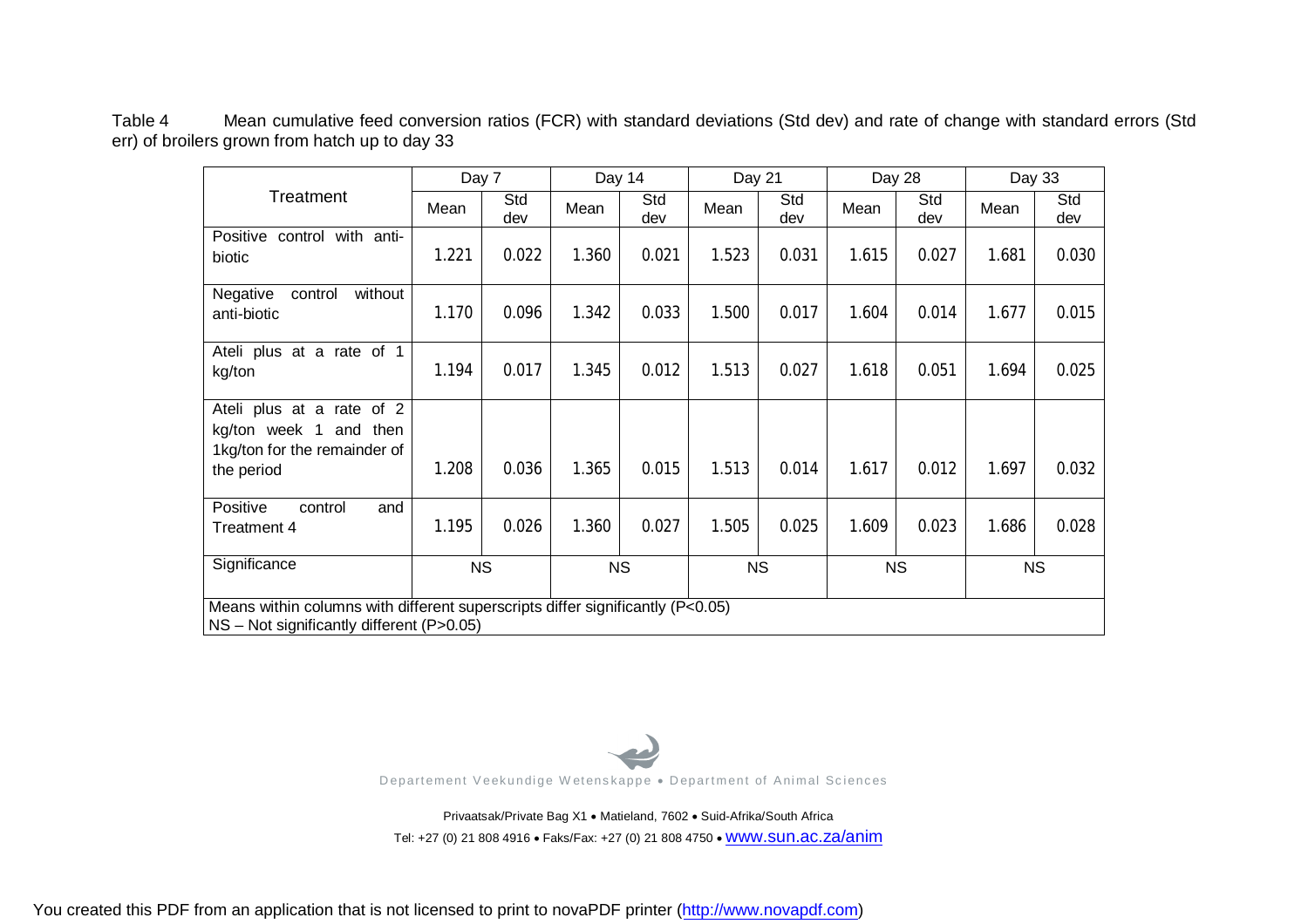| Treatment                                                                                                                     | Day 0     |         | Day 7     |         | Day 14    |         | Day 21    |         | Day 28    |         | Day 33    |         |
|-------------------------------------------------------------------------------------------------------------------------------|-----------|---------|-----------|---------|-----------|---------|-----------|---------|-----------|---------|-----------|---------|
|                                                                                                                               | Mean      | Std dev | Mean      | Std dev | Mean      | Std dev | Mean      | Std dev | Mean      | Std dev | Mean      | Std dev |
| Positive control with anti-biotic                                                                                             | 45.333    | 0.753   | 180.758   | 2.326   | 471.512   | 10.061  | 932.407   | 11.803  | 1518.633  | 18.134  | 2042.225  | 37.209  |
| Negative control without anti-biotic                                                                                          | 44.542    | 0.534   | 180.593   | 4.090   | 465.443   | 4.625   | 941.902   | 16.574  | 1532.936  | 35.565  | 2049.828  | 54.960  |
| Ateli plus at a rate of 1 kg/ton                                                                                              | 44.417    | 0.816   | 181.598   | 3.164   | 468.338   | 8.294   | 938.095   | 11.698  | 1538.630  | 31.256  | 2047.208  | 37.333  |
| Ateli plus at a rate of 2 kg/ton week 1                                                                                       |           |         |           |         |           |         |           |         |           |         |           |         |
| and then 1kg/ton for the remainder of                                                                                         |           |         |           |         |           |         |           |         |           |         |           |         |
| the period                                                                                                                    | 44.333    | 0.983   | 181.974   | 2.268   | 464.479   | 2.599   | 945.481   | 12.487  | 1535.077  | 20.416  | 2035.850  | 40.665  |
| Positive control and Treatment 4                                                                                              | 45.167    | 0.890   | 181.553   | 3.900   | 461.692   | 14.279  | 930.263   | 25.335  | 1514.488  | 26.337  | 2018.556  | 33.818  |
| Significance                                                                                                                  | <b>NS</b> |         | <b>NS</b> |         | <b>NS</b> |         | <b>NS</b> |         | <b>NS</b> |         | <b>NS</b> |         |
| Means within columns with different superscripts differ significantly (P<0.05)<br>$NS - Not$ significantly different (P>0.05) |           |         |           |         |           |         |           |         |           |         |           |         |

#### Table 5 Average weekly live weight (g) of broilers grown from hatch up to day 33



Privaatsak/Private Bag X1 . Matieland, 7602 . Suid-Afrika/South Africa Tel: +27 (0) 21 808 4916 · Faks/Fax: +27 (0) 21 808 4750 · WWW.SUN.ac.za/anim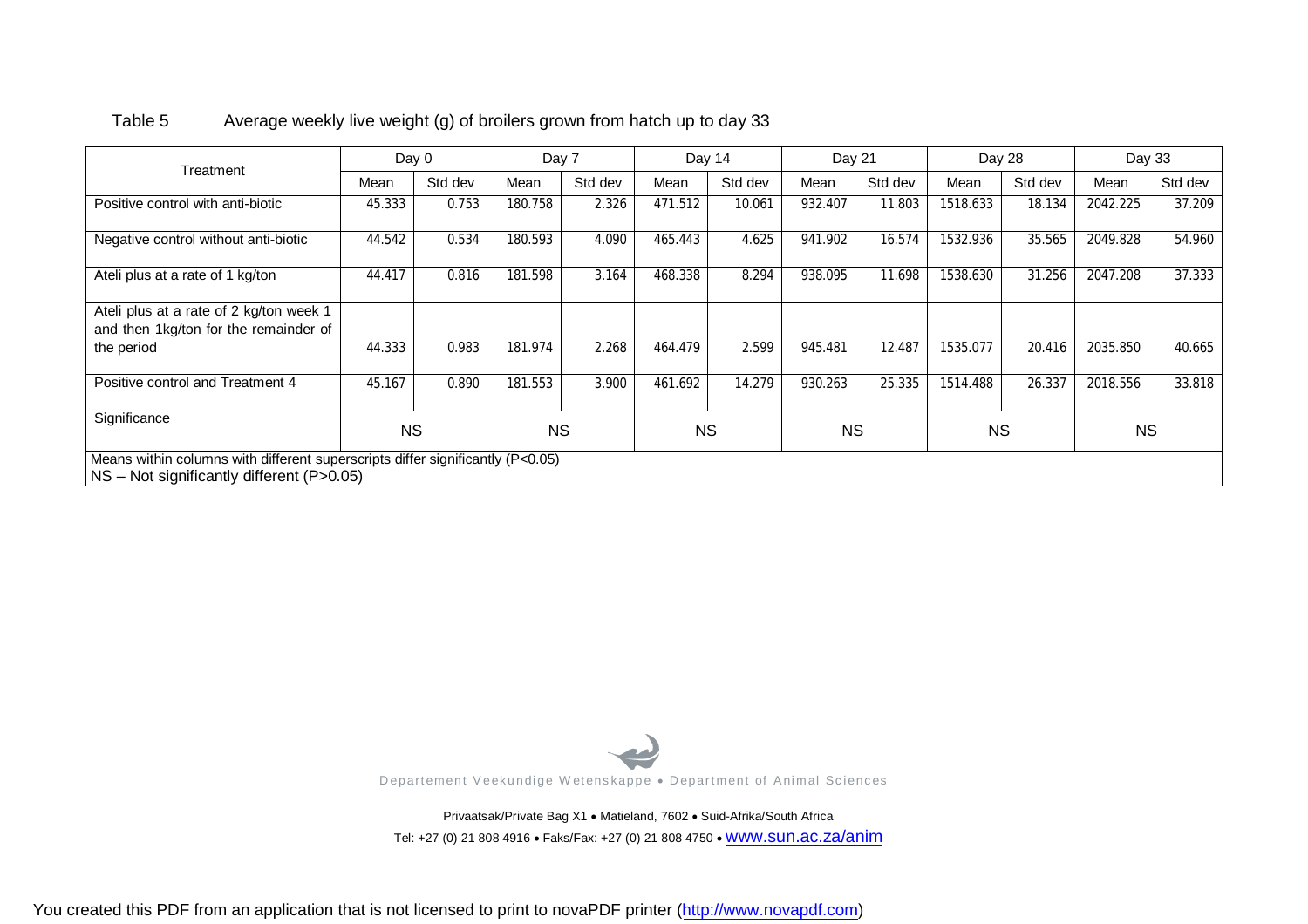|                                                                                                                             |           | Day 0-7 |           | Day 7-14 | Day 14-21 |         | Day 21-28 |         |           | Day 28-33 |
|-----------------------------------------------------------------------------------------------------------------------------|-----------|---------|-----------|----------|-----------|---------|-----------|---------|-----------|-----------|
| Treatment                                                                                                                   | Mean      | Std dev | Mean      | Std dev  | Mean      | Std dev | Mean      | Std dev | Mean      | Std dev   |
| Positive control with anti-biotic                                                                                           | 135.425   | 2.136   | 290.754   | 8.255    | 460.894   | 6.325   | 586.226   | 16.675  | 523.592   | 39.649    |
| Negative<br>without anti-<br>control<br>biotic                                                                              | 136.052   | 4.104   | 284.849   | 3.990    | 476.460   | 15.006  | 591.034   | 28.385  | 516.892   | 25.396    |
| Ateli plus at a rate of 1 kg/ton                                                                                            | 137.181   | 3.571   | 286.741   | 7.496    | 469.757   | 7.741   | 600.536   | 37.418  | 508.577   | 36.680    |
| Ateli plus at a rate of 2 kg/ton<br>week 1 and then 1kg/ton for the<br>remainder of the period                              | 137.640   | 3.019   | 282.506   | 2.186    | 481.001   | 10.588  | 589.596   | 16.101  | 500.773   | 32.061    |
| Positive control and Treatment 4                                                                                            | 136.386   | 4.298   | 280.139   | 10.688   | 468.571   | 11.517  | 584.225   | 15.773  | 504.068   | 15.376    |
| Significance                                                                                                                | <b>NS</b> |         | <b>NS</b> |          | <b>NS</b> |         | <b>NS</b> |         | <b>NS</b> |           |
| Means within columns with different superscripts differ significantly (P<0.05)<br>NS - Not significantly different (P>0.05) |           |         |           |          |           |         |           |         |           |           |

#### Table 6 Average weekly live weight gains (g) of broilers grown from hatch up to day 33



Privaatsak/Private Bag X1 . Matieland, 7602 . Suid-Afrika/South Africa Tel: +27 (0) 21 808 4916 · Faks/Fax: +27 (0) 21 808 4750 · WWW.SUN.ac.za/anim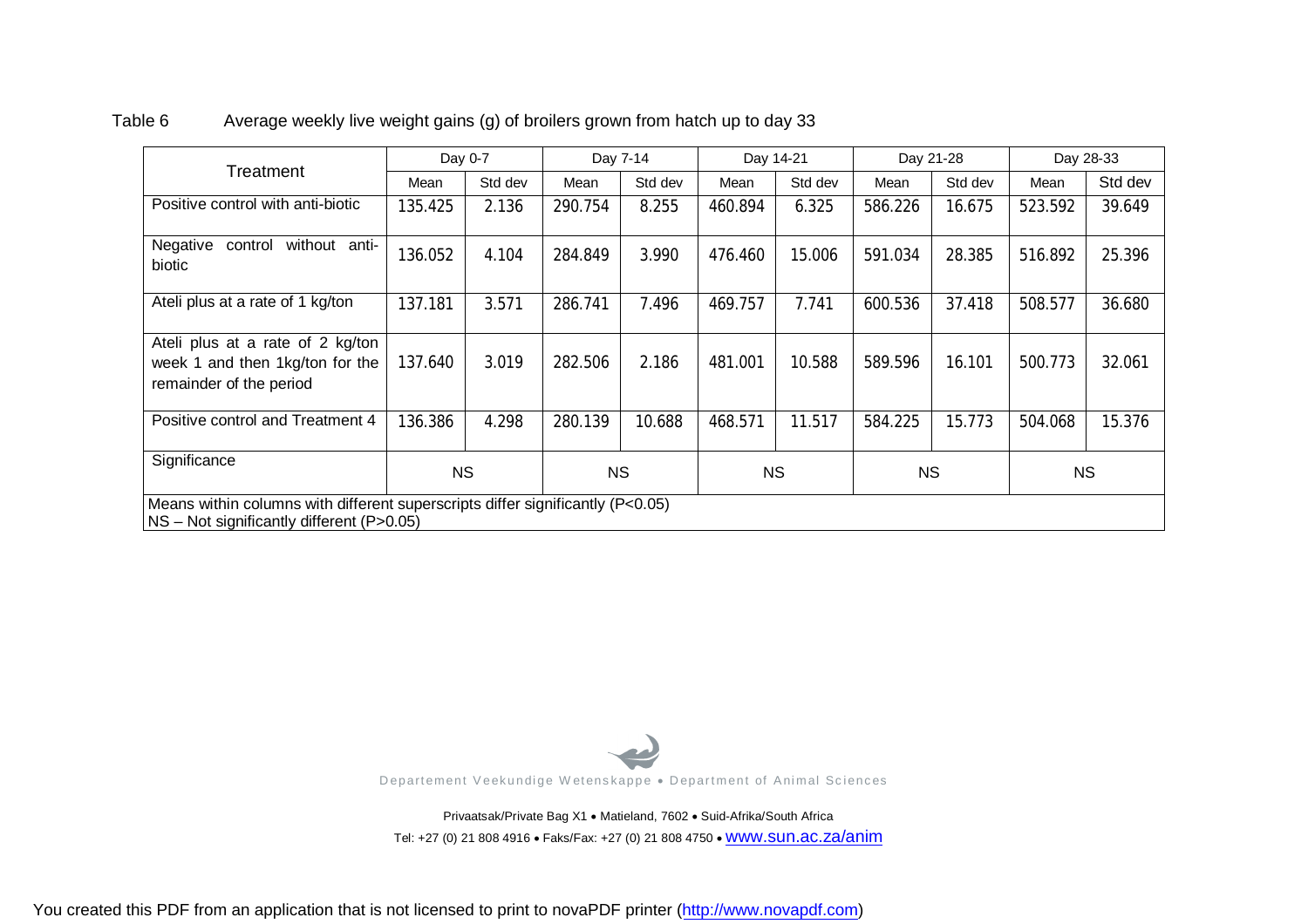|                                                                                                                             |           | Day 0-7 |           | Day 0-14 |           | Day 0-21 |           | Day 0-28 |           | Day 0-33 |  |
|-----------------------------------------------------------------------------------------------------------------------------|-----------|---------|-----------|----------|-----------|----------|-----------|----------|-----------|----------|--|
| Treatment                                                                                                                   | Mean      | Std dev | Mean      | Std dev  | Mean      | Std dev  | Mean      | Std dev  | Mean      | Std dev  |  |
| Positive control with anti-biotic                                                                                           | 135.425   | 2.136   | 426.179   | 9.984    | 887.074   | 11.708   | 1473.299  | 18.133   | 1996.891  | 37.631   |  |
| Negative<br>without anti-<br>control<br>biotic                                                                              | 136.052   | 4.104   | 420.901   | 4.405    | 897.361   | 16.649   | 1488.395  | 35.504   | 2005.286  | 54.946   |  |
| Ateli plus at a rate of 1 kg/ton                                                                                            | 137.181   | 3.571   | 423.922   | 8.242    | 893.678   | 11.962   | 1494.214  | 30.787   | 2002.791  | 37.525   |  |
| Ateli plus at a rate of 2 kg/ton<br>week 1 and then 1kg/ton for the<br>remainder of the period                              | 137.640   | 3.019   | 420.146   | 2.752    | 901.148   | 12.177   | 1490.744  | 20.662   | 1991.517  | 41.014   |  |
| Positive control and Treatment 4                                                                                            | 136.386   | 4.298   | 416.525   | 14.554   | 885.096   | 25.566   | 1469.322  | 26.553   | 1973.390  | 34.177   |  |
| Significance                                                                                                                | <b>NS</b> |         | <b>NS</b> |          | <b>NS</b> |          | <b>NS</b> |          | <b>NS</b> |          |  |
| Means within columns with different superscripts differ significantly (P<0.05)<br>NS – Not significantly different (P>0.05) |           |         |           |          |           |          |           |          |           |          |  |

#### Table 7 Average cumulative live weight gains (g) of broilers grown from hatch up to day 33



Privaatsak/Private Bag X1 . Matieland, 7602 . Suid-Afrika/South Africa Tel: +27 (0) 21 808 4916 · Faks/Fax: +27 (0) 21 808 4750 · WWW.SUN.ac.za/anim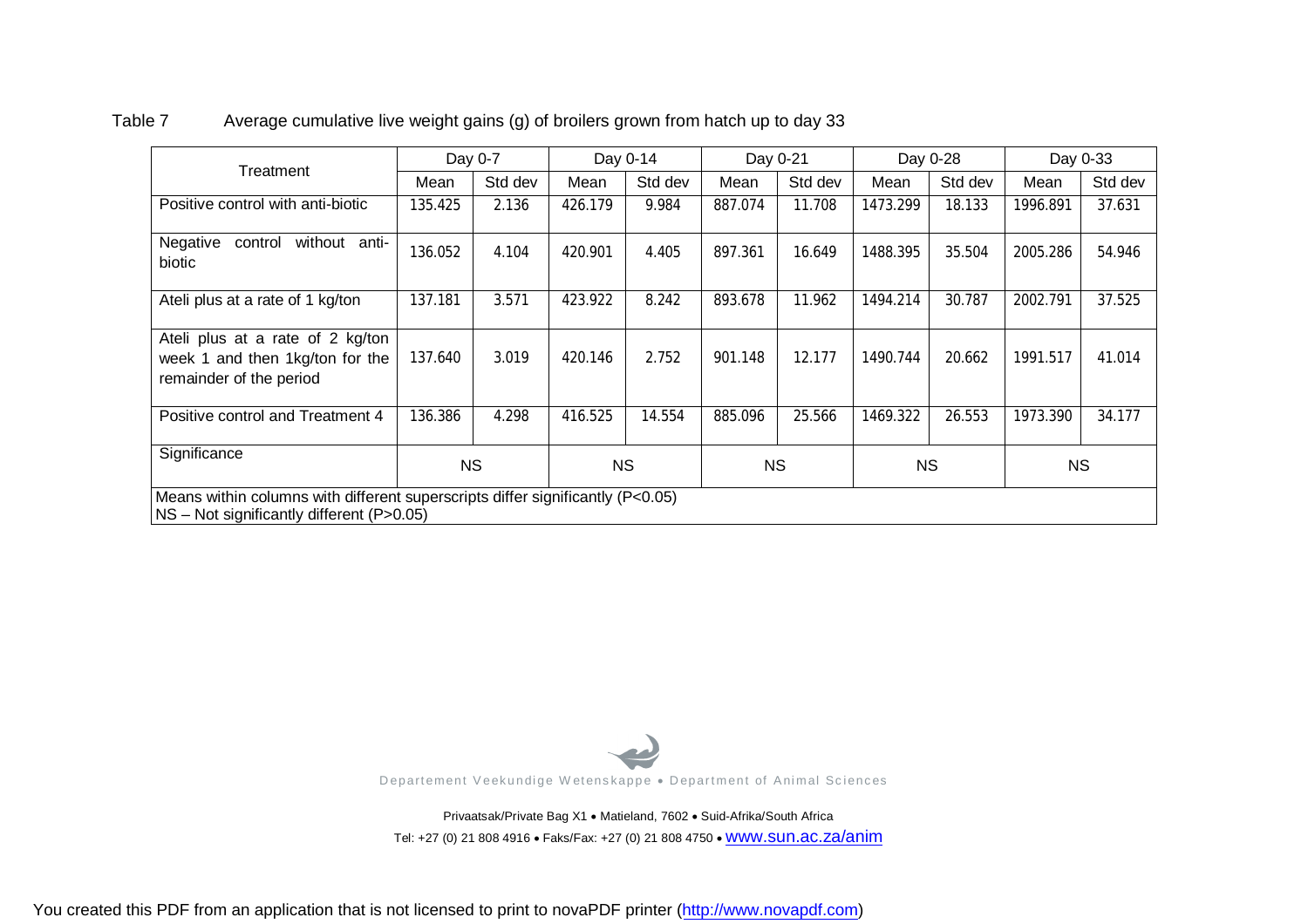Table 8 Average cumulative intake (g) with standard deviations (Std dev) of broilers grown from hatch up to day 33 receiving different phytase treatment

| Treatment                                                                                                                     | Day 0-7 |           | Day 0-14 |         | Day 0-21 |           | Day 0-28 |           | Day 0-33 |           |
|-------------------------------------------------------------------------------------------------------------------------------|---------|-----------|----------|---------|----------|-----------|----------|-----------|----------|-----------|
|                                                                                                                               | Mean    | Std dev   | Mean     | Std dev | Mean     | Std dev   | Mean     | Std dev   | Mean     | Std dev   |
| Positive control with anti-biotic                                                                                             | 165.288 | 3.088     | 579.321  | 10.313  | 1350.573 | 19.025    | 2379.197 | 59.678    | 3356.548 | 84.311    |
| Negative control without anti-biotic                                                                                          | 159.059 | 11.289    | 564.718  | 10.785  | 1345.666 | 26.657    | 2387.618 | 58.544    | 3362.263 | 92.324    |
| Ateli plus at a rate of 1 kg/ton                                                                                              | 163.717 | 2.672     | 570.028  | 8.356   | 1351.518 | 16.311    | 2417.837 | 73.691    | 3393.550 | 107.804   |
| Ateli plus at a rate of 2 kg/ton week 1 and                                                                                   |         |           |          |         |          |           |          |           |          |           |
| then 1kg/ton for the remainder of the                                                                                         |         |           |          |         |          |           |          |           |          |           |
| period                                                                                                                        | 166.219 | 5.343     | 573.387  | 5.466   | 1363.863 | 22.025    | 2411.206 | 44.605    | 3379.046 | 92.394    |
| Positive control and Treatment 4                                                                                              | 162.886 | 3.084     | 566.200  | 12.467  | 1331.727 | 24.795    | 2364.327 | 36.249    | 3327.279 | 63.893    |
| Significance                                                                                                                  |         | <b>NS</b> |          | NS.     |          | <b>NS</b> |          | <b>NS</b> |          | <b>NS</b> |
| Means within columns with different superscripts differ significantly $(P<0.05)$<br>NS - Not significantly different (P>0.05) |         |           |          |         |          |           |          |           |          |           |



Privaatsak/Private Bag X1 . Matieland, 7602 . Suid-Afrika/South Africa Tel: +27 (0) 21 808 4916 · Faks/Fax: +27 (0) 21 808 4750 · WWW.SUN.ac.za/anim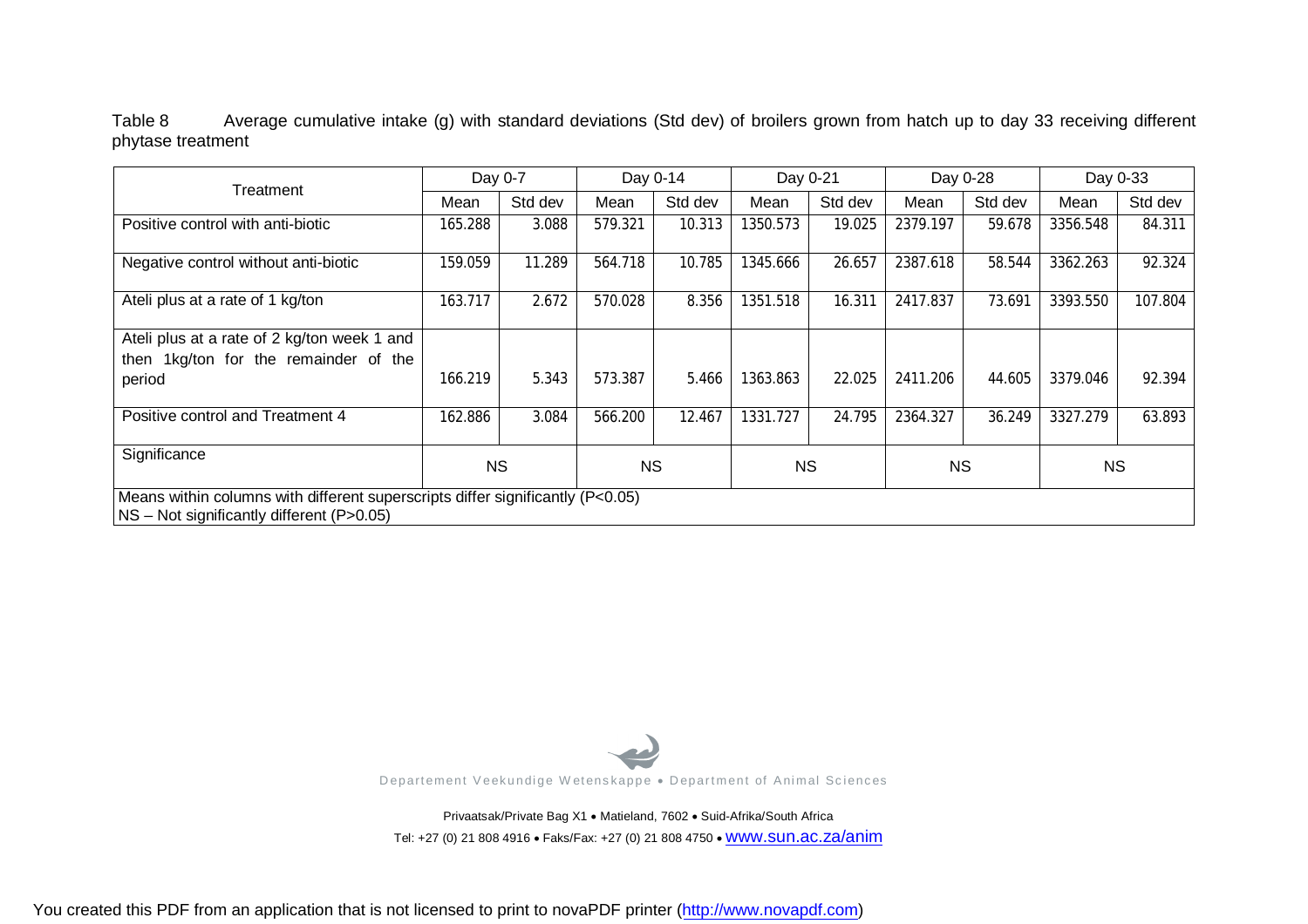Table 9 Average weekly intake (g) with standard deviations (Std dev) of broilers grown from hatch up to day 33 receiving different phytase treatment

| Treatment                                                                                                                     | Day 0-7   |         |           | Day 7-14 |           | Day 14-21 |           | Day 21-28 |           | Day 28-33 |  |
|-------------------------------------------------------------------------------------------------------------------------------|-----------|---------|-----------|----------|-----------|-----------|-----------|-----------|-----------|-----------|--|
|                                                                                                                               | Mean      | Std dev | Mean      | Std dev  | Mean      | Std dev   | Mean      | Std dev   | Mean      | Std dev   |  |
| Positive control with anti-biotic                                                                                             | 165.288   | 3.088   | 414.033   | 8.303    | 771.252   | 17.000    | 1028.624  | 49.815    | 977.350   | 36.740    |  |
| Negative control without anti-biotic                                                                                          | 159.059   | 11.289  | 405.659   | 5.958    | 780.948   | 22.697    | 1041.953  | 36.108    | 974.645   | 38.038    |  |
| Ateli plus at a rate of 1 kg/ton                                                                                              | 163.717   | 2.672   | 406.311   | 6.886    | 781.490   | 17.423    | 1066.319  | 62.172    | 975.713   | 43.384    |  |
| Ateli plus at a rate of 2 kg/ton week<br>1kg/ton for the<br>then<br>and<br>remainder of the period                            | 166.219   | 5.343   | 407.168   | 5.079    | 790.476   | 21.840    | 1047.343  | 30.991    | 967.840   | 54.072    |  |
| Positive control and Treatment 4                                                                                              | 162.886   | 3.084   | 403.314   | 9.940    | 765.527   | 17.952    | 1032.600  | 24.951    | 962.951   | 33.123    |  |
| Significance                                                                                                                  | <b>NS</b> |         | <b>NS</b> |          | <b>NS</b> |           | <b>NS</b> |           | <b>NS</b> |           |  |
| Means within columns with different superscripts differ significantly (P<0.05)<br>$NS - Not$ significantly different (P>0.05) |           |         |           |          |           |           |           |           |           |           |  |



Privaatsak/Private Bag X1 . Matieland, 7602 . Suid-Afrika/South Africa Tel: +27 (0) 21 808 4916 · Faks/Fax: +27 (0) 21 808 4750 · WWW.SUN.ac.za/anim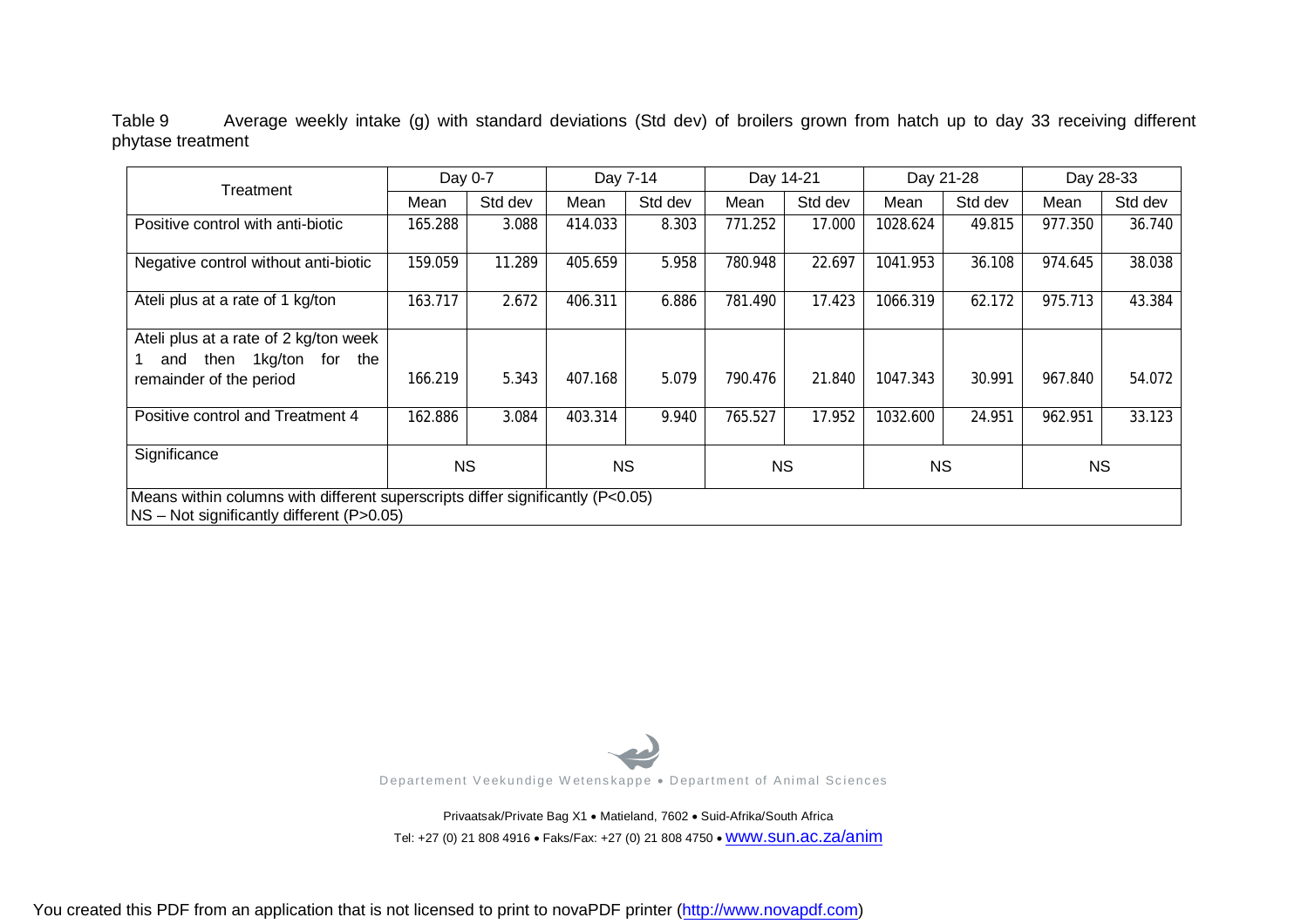## **Carcass characteristics**

Carcass characteristics are described as a function of dressing percentage (Table 11); cut yield of the carcass (Table 10); muscle, skin and fat, and bone yield of the breast (Table 11); pH<sub>i</sub> and pH<sub>u</sub> of the breast and thigh muscle (Table 12) and colour characteristics (CieLab) of the breast and thigh muscles.

Initial muscle pH was determined 15 minutes *post mortem* (pHi) using a calibrated (standard buffers pH 4.0 and 7.0 at 25°C) portable Crison 506 pH-meter by inserting the pH electrode into the breast muscle after making an incision into the centre of the muscle, one third from the top and in the thigh in the centre of the muscle. Ultimate muscle pH was determined 24 hours (pH<sub>u</sub>) *post mortem* in the same manner and position as described for pH<sub>i</sub>, but on the other half of the carcass. Following the initial pH measurement, the carcasses were hung in cold storage at 4°C for 12 hours where after the remaining measurements were taken. Dressing percentage was calculated as the percentage difference between the live weight of the chicken and the weight of the chilled carcass. Percentage cut yield was determined 24 hours post slaughter. The carcasses were halved using a portion cutter and portioned into breast, thigh, leg, wing and back (remainder of the carcass consisting mainly of the backbone). After weighing of the cuts the breast was dissected into muscle, skin and fat and bone. The skin of the thigh was removed and the dissected breast muscle and exposed thigh muscle allowed to bloom for one hour. Meat colour  $(L^*, a^*, b^*$  measurements) were measured with a Minolta® chroma meter (Model CR200, Japan) where L\* represents brightness, a\* represents the red-green range and b\* represents the blue-yellow range, several reading were done over the total area of the muscle and the average calculated.

Neither carcass weight nor absolute weights of different cuts showed significant differences except for thigh weights where the negative control had the smallest thigh and the positive control the largest thigh. Carcass composition in terms of absolute weights of skin & fat, bone and muscle of the breast did not differ between treatments.

Significant differences (P<0.05) were observed for meat quality characteristics as expressed as muscle pH at slaughter, muscle pH 24 hours post mortem and muscle colour. pH of breast and thigh muscles were observed to be higher at slaughter as well as 24 hours post mortem (Table 13), resulting in less muscle hydrolysis and subsequently better meat quality as observed in the colour measurements reported in Table 14 of all treatments receiving Ateli plus.



Departement Veekundige Wetenskappe . Department of Animal Sciences

Privaatsak/Private Bag X1 · Matieland, 7602 · Suid-Afrika/South Africa Tel: +27 (0) 21 808 4916 • Faks/Fax: +27 (0) 21 808 4750 • WWW.SUN.ac.za/anim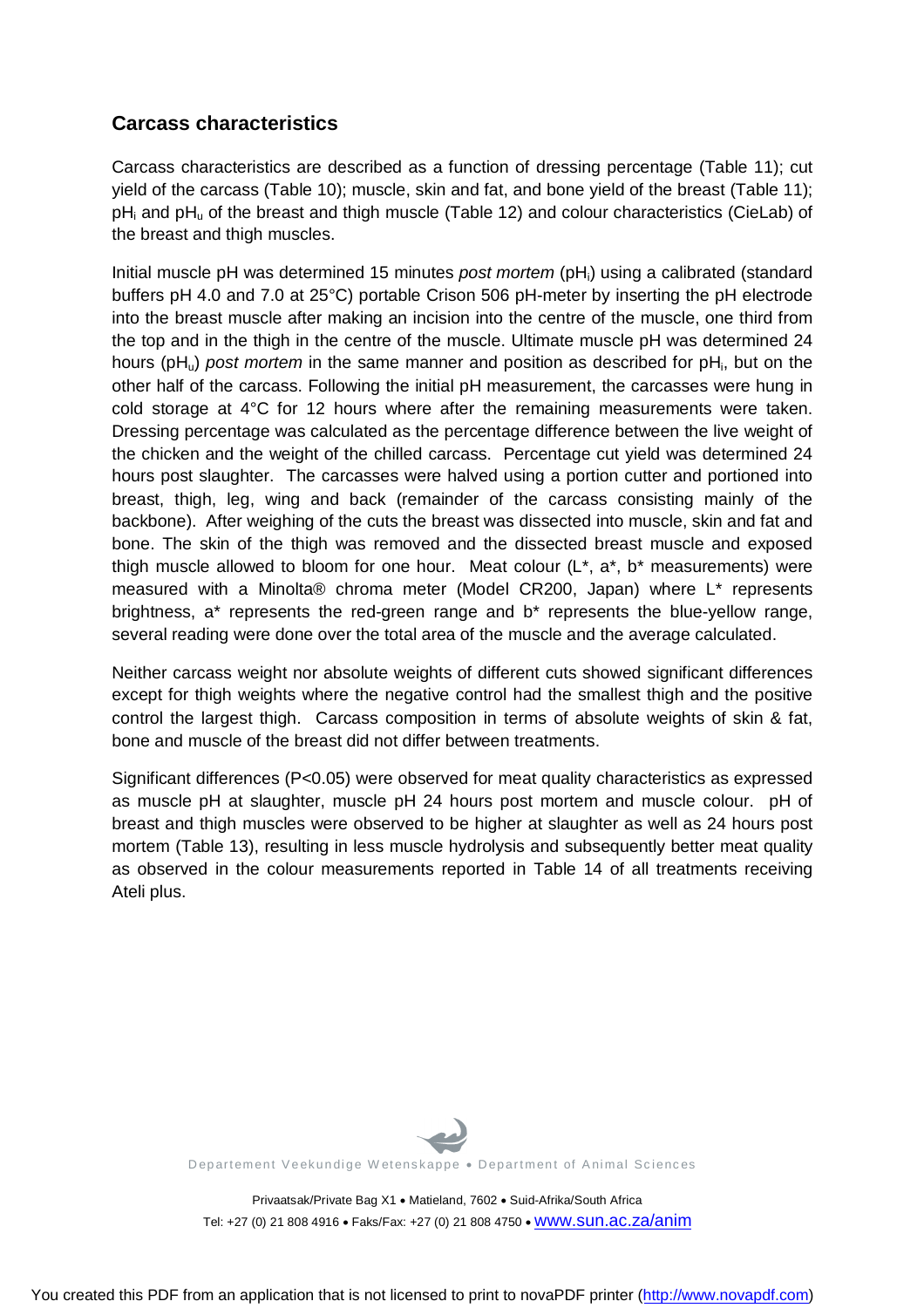Table 10 Absolute weights (g) of breast, thigh, leg, back and wing of carcasses obtained from broilers slaughtered at 33 days of age

|                                                                                                                             | Breast (g) |           |                      | Thigh $(g)$ |        | Leg $(g)$ |       | Back (g)  |        | Wing (g)  |  |
|-----------------------------------------------------------------------------------------------------------------------------|------------|-----------|----------------------|-------------|--------|-----------|-------|-----------|--------|-----------|--|
| Treatment                                                                                                                   | Mean       | Std dev   | Mean                 | Std dev     | Mean   | Std dev   | Mean  | Std dev   | Mean   | Std dev   |  |
| Positive control with anti-biotic                                                                                           | 276.38     | 37.46     | $214.10^{a}$         | 18.10       | 94.76  | 15.22     | 66.99 | 12.65     | 95.31  | 9.62      |  |
| Negative control without anti-biotic                                                                                        | 267.08     | 25.30     | $193.59^{b}$         | 16.19       | 98.37  | 12.29     | 65.57 | 11.81     | 93.22  | 9.35      |  |
| Ateli plus at a rate of 1 kg/ton                                                                                            | 247.92     | 35.08     | 198.54 <sup>ab</sup> | 10.50       | 95.97  | 10.63     | 63.54 | 9.41      | 101.44 | 8.90      |  |
| Ateli plus at a rate of 2 kg/ton week 1<br>and then 1kg/ton for the remainder of<br>the period                              | 257.88     | 32.50     | $201.14^{ab}$        | 17.79       | 94.68  | 10.45     | 60.53 | 11.16     | 101.15 | 16.61     |  |
| Positive control and Treatment 4                                                                                            | 272.39     | 31.88     | $202.87^{ab}$        | 13.44       | 104.28 | 13.78     | 64.55 | 9.00      | 96.33  | 12.55     |  |
| Significance                                                                                                                |            | <b>NS</b> |                      | 0.0304      |        | <b>NS</b> |       | <b>NS</b> |        | <b>NS</b> |  |
| Means within columns with different superscripts differ significantly (P<0.05)<br>NS - Not significantly different (P>0.05) |            |           |                      |             |        |           |       |           |        |           |  |



Privaatsak/Private Bag X1 . Matieland, 7602 . Suid-Afrika/South Africa Tel: +27 (0) 21 808 4916 · Faks/Fax: +27 (0) 21 808 4750 · WWW.SUN.ac.za/anim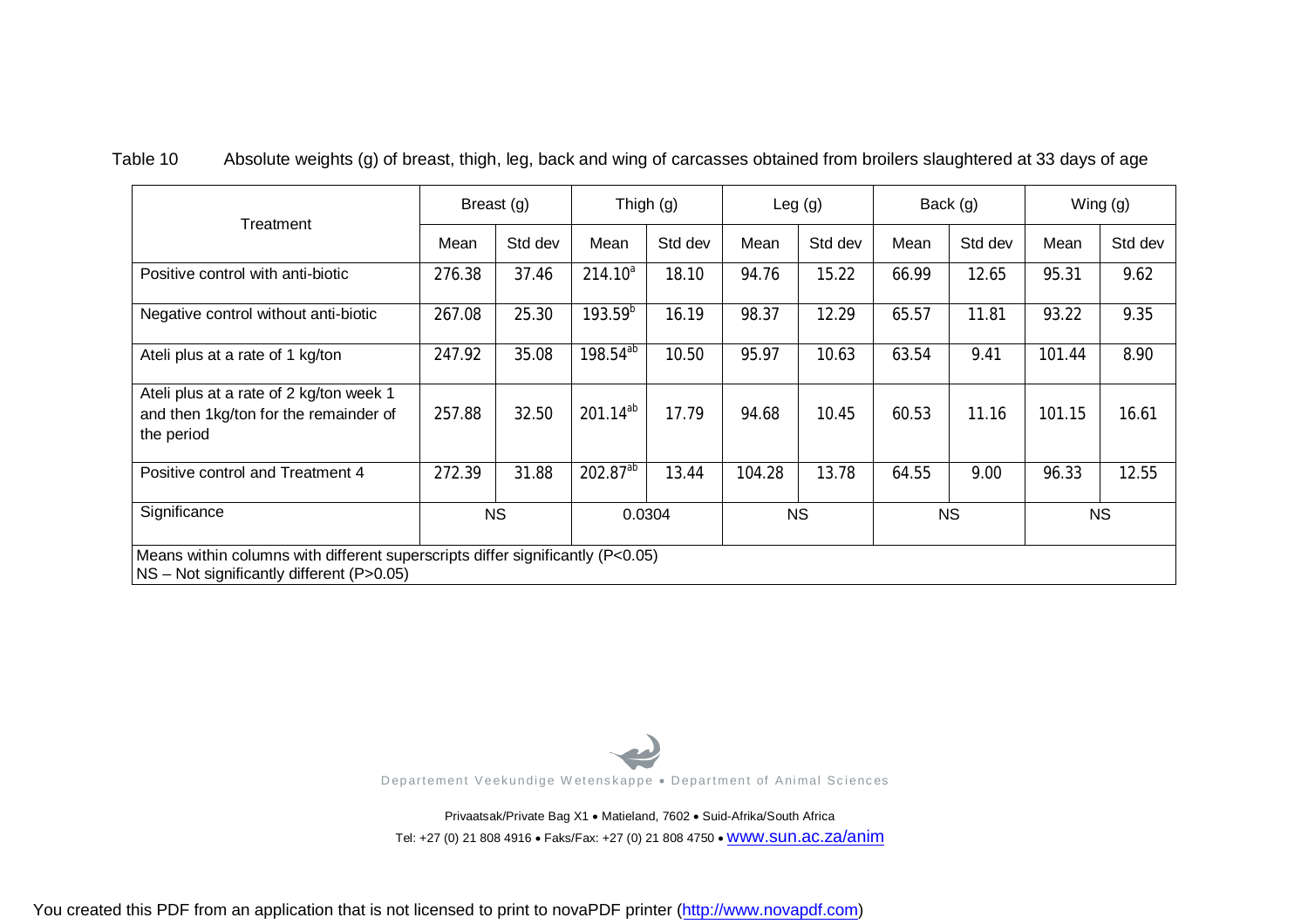| Treatment                                                                                                                     |           | Muscle (g) |       | Skin and fat (g) | Bone (g)  |         |  |  |  |  |
|-------------------------------------------------------------------------------------------------------------------------------|-----------|------------|-------|------------------|-----------|---------|--|--|--|--|
|                                                                                                                               | Mean      | Std dev    | Mean  | Std dev          | Mean      | Std dev |  |  |  |  |
| Positive control with anti-biotic                                                                                             | 177.57    | 24.24      | 23.26 | 6.70             | 71.75     | 25.92   |  |  |  |  |
| Negative control without anti-biotic                                                                                          | 183.14    | 18.07      | 20.56 | 6.98             | 57.16     | 9.59    |  |  |  |  |
| Ateli plus at a rate of 1 kg/ton                                                                                              | 175.26    | 23.33      | 18.43 | 2.57             | 52.03     | 17.13   |  |  |  |  |
| Ateli plus at a rate of 2 kg/ton week<br>and then 1kg/ton for the<br>1<br>remainder of the period                             | 178.79    | 23.09      | 19.57 | 4.02             | 53.22     | 14.29   |  |  |  |  |
| Positive control and Treatment 4                                                                                              | 199.87    | 14.23      | 20.45 | 4.25             | 49.98     | 22.31   |  |  |  |  |
| Significance                                                                                                                  | <b>NS</b> |            |       | <b>NS</b>        | <b>NS</b> |         |  |  |  |  |
| Means within columns with different superscripts differ significantly (P<0.05)<br>$NS - Not$ significantly different (P>0.05) |           |            |       |                  |           |         |  |  |  |  |

#### Table 11 Absolute weights (g) of skin, fat and bone of the breast obtained from broilers slaughtered at 33 days of age



Privaatsak/Private Bag X1 . Matieland, 7602 . Suid-Afrika/South Africa Tel: +27 (0) 21 808 4916 · Faks/Fax: +27 (0) 21 808 4750 · WWW.SUN.ac.za/anim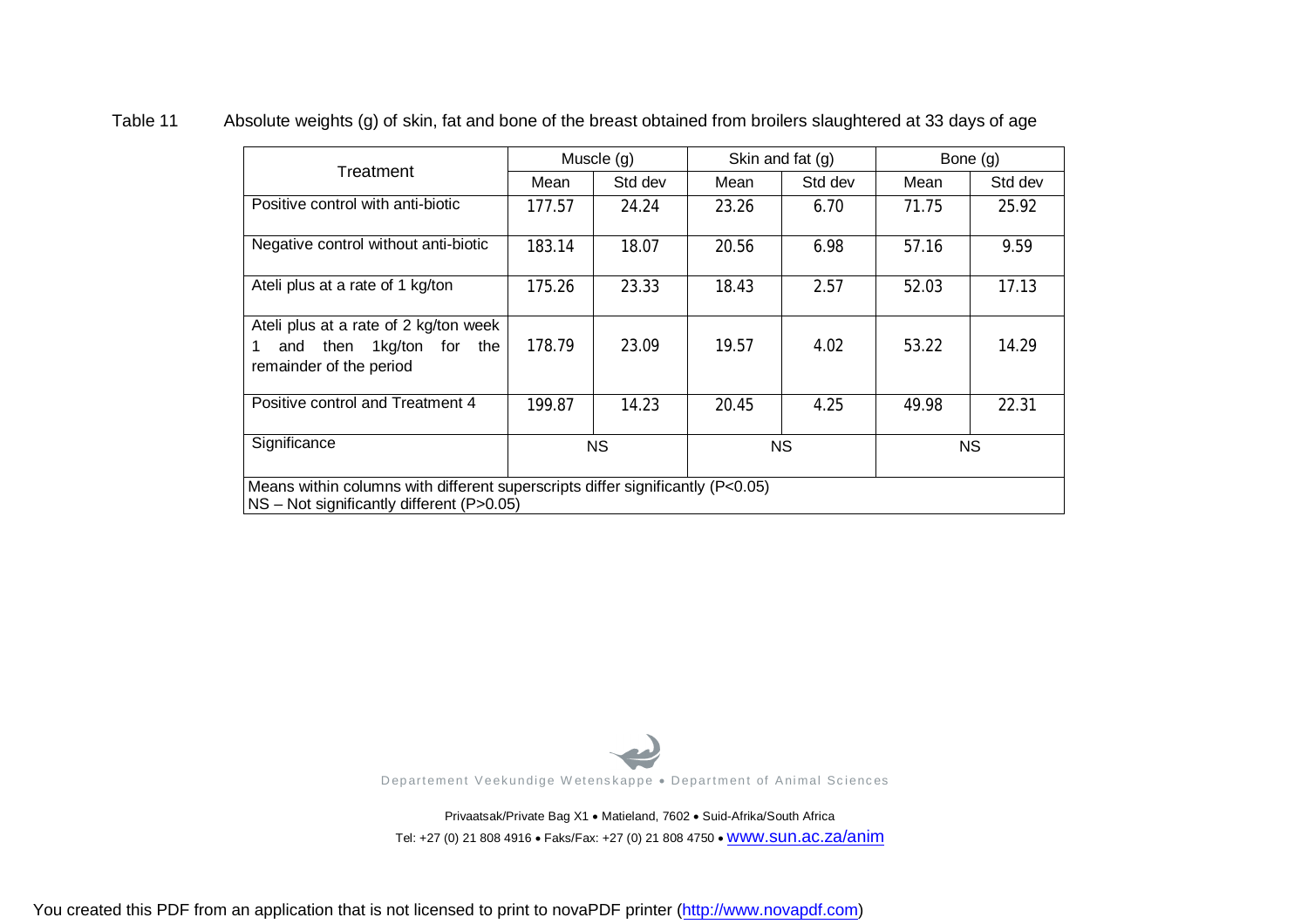#### Table 12 Carcass weight (g) obtained from broilers slaughtered at 33 days of age

| Treatment                                                                                   | Carcass weight <sub>i</sub> |         |
|---------------------------------------------------------------------------------------------|-----------------------------|---------|
|                                                                                             | Mean                        | Std dev |
| Positive control with anti-biotic                                                           | 1455.72                     | 59.45   |
| Negative control without anti-biotic                                                        | 1418.64                     | 58.15   |
| Ateli plus at a rate of 1 kg/ton                                                            | 1404.63                     | 51.09   |
| Ateli plus at a rate of 2 kg/ton week 1 and then<br>1kg/ton for the remainder of the period | 1398.98                     | 66.57   |
| Positive control and Treatment 4                                                            | 1471.13                     | 70.55   |
| Significance                                                                                |                             | ΝS      |
| Means within columns with different superscripts differ significantly<br>(P<0.05)           |                             |         |
| $NS - Not$ significantly different (P>0.05)                                                 |                             |         |



Privaatsak/Private Bag X1 . Matieland, 7602 . Suid-Afrika/South Africa Tel: +27 (0) 21 808 4916 · Faks/Fax: +27 (0) 21 808 4750 · WWW.SUN.ac.za/anim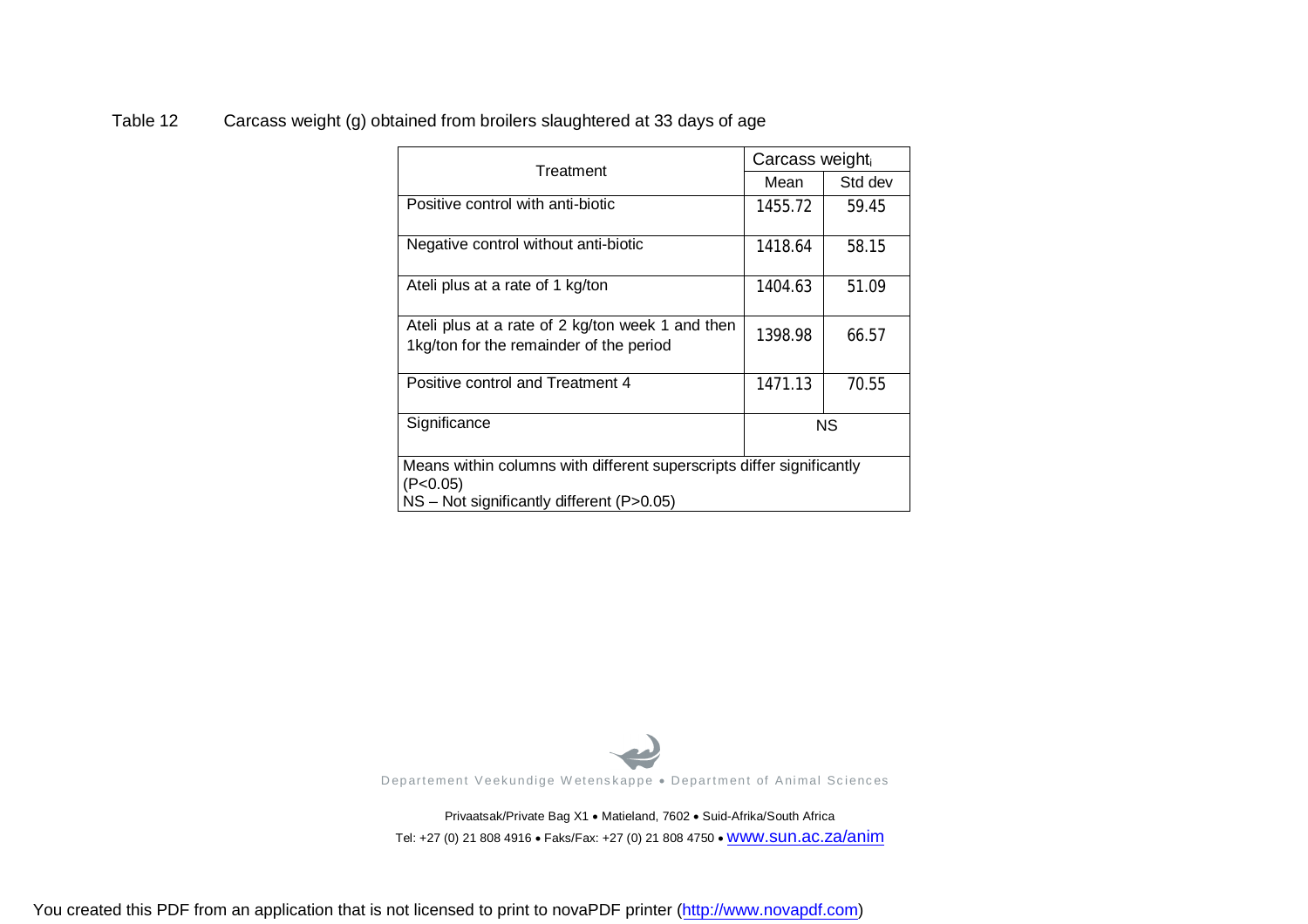| Treatment                                                                                   |                   | pH <sub>i</sub> Breast muscle |           | pH <sub>i</sub> Thigh muscle |                   | pH <sub>u</sub> Breast muscle | pH <sub>u</sub> Thigh muscle |         |
|---------------------------------------------------------------------------------------------|-------------------|-------------------------------|-----------|------------------------------|-------------------|-------------------------------|------------------------------|---------|
|                                                                                             | Mean              | Std dev                       | Mean      | Std dev                      | Mean              | Std dev                       | Mean                         | Std dev |
| Positive control with anti-biotic                                                           | 5.88 <sup>a</sup> | 0.13                          | 5.68      | 0.23                         | $5.55^{ab}$       | 0.13                          | $5.60^{ab}$                  | 0.18    |
| Negative control without anti-biotic                                                        | $5.84^{ab}$       | 0.21                          | 5.64      | 0.18                         | 5.50 <sup>a</sup> | 0.13                          | 5.56 <sup>a</sup>            | 0.18    |
| Ateli plus at a rate of 1 kg/ton                                                            | $5.71^{b}$        | 0.12                          | 5.8       | 0.76                         | $5.56^{ab}$       | 0.10                          | $5.68^{ab}$                  | 0.05    |
| Ateli plus at a rate of 2 kg/ton week 1 and then<br>1kg/ton for the remainder of the period | $5.74^{ab}$       | 0.13                          | 5.54      | 0.19                         | $5.61^{ab}$       | 0.06                          | 5.69 $^{ab}$                 | 0.13    |
| Positive control and Treatment 4                                                            | $5.74^{ab}$       | 0.11                          | 5.65      | 0.12                         | $5.66^{b}$        | 0.12                          | 5.74 $^{b}$                  | 0.11    |
| Significance                                                                                | 0.027             |                               | <b>NS</b> |                              | 0.013             |                               | 0.021                        |         |

#### Table 13  $pH_i$  and  $pH_u$  of breast and thich muscle obtained from broilers slaughtered at 33 days of age



Privaatsak/Private Bag X1 . Matieland, 7602 . Suid-Afrika/South Africa Tel: +27 (0) 21 808 4916 · Faks/Fax: +27 (0) 21 808 4750 · WWW.SUN.ac.za/anim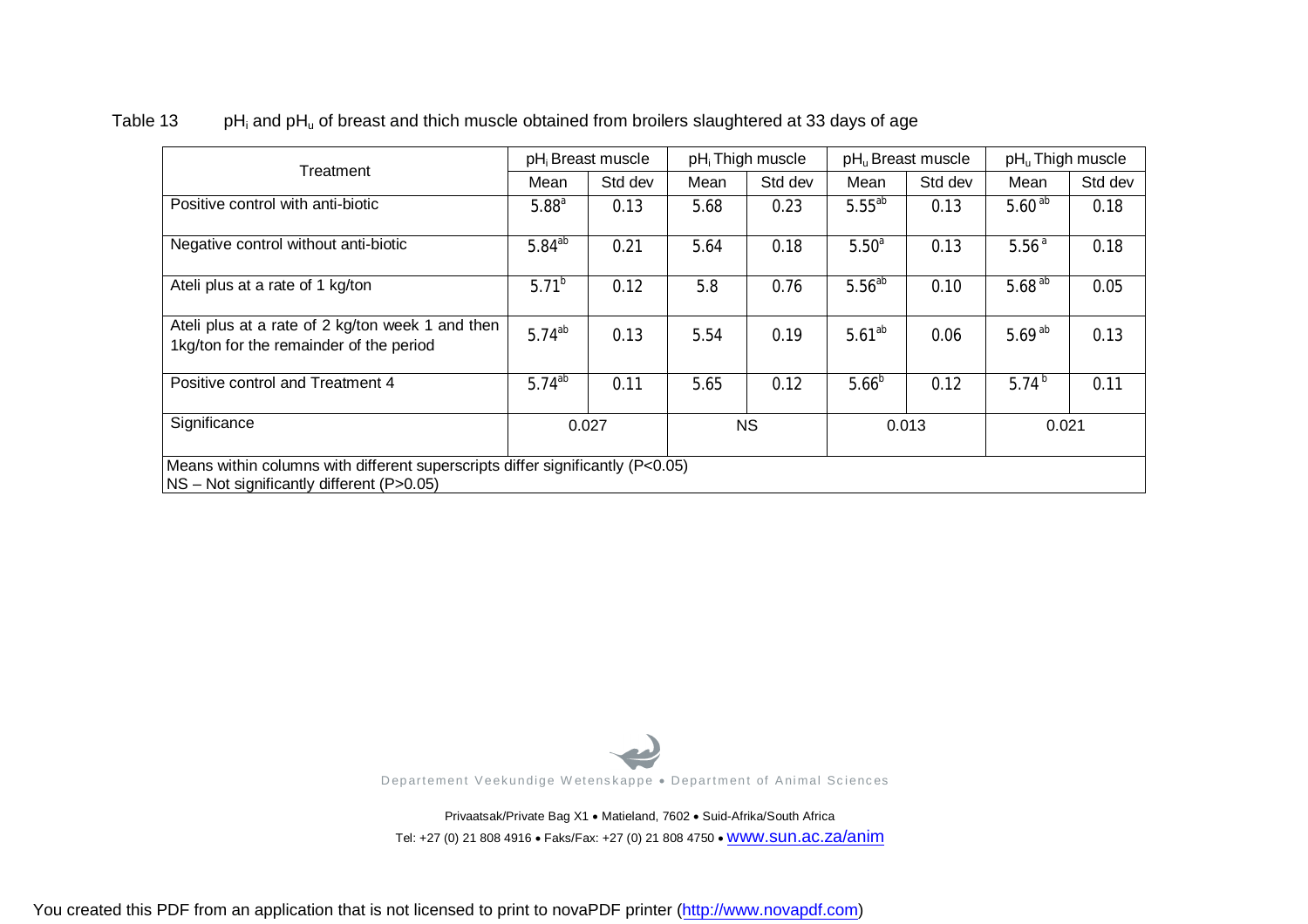| Treatment                                                                                         | <b>Breast L</b>                                                                                                             |         | Breast a |           | Breast b     |         | Thigh L            |          | Thigh a           |          | Thigh b |         |
|---------------------------------------------------------------------------------------------------|-----------------------------------------------------------------------------------------------------------------------------|---------|----------|-----------|--------------|---------|--------------------|----------|-------------------|----------|---------|---------|
|                                                                                                   | Mean                                                                                                                        | Std dev | Mean     | Std dev   | Mean         | Std dev | Mean               | Std dev  | Mean              | Std dev  | Mean    | Std dev |
| Positive control with anti-<br>biotic                                                             | $60.54^{a}$                                                                                                                 | 2.44    | 4.22     | 1.87      | $12.22^{ab}$ | 1.39    | 57.06 <sup>a</sup> | 2.47     | 5.31 <sup>b</sup> | 1.60     | 9.73    | 1.61    |
| Negative control without<br>anti-biotic                                                           | 59.06 <sup>a</sup>                                                                                                          | 2.85    | 5.41     | 2.14      | $10.47^{b}$  | 1.29    | $57.31^{a}$        | 2.29     | $5.13^{b}$        | 1.30     | 11.08   | 2.21    |
| Ateli plus at a rate of 1<br>kg/ton                                                               | $57.75^{ab}$                                                                                                                | 2.60    | 5.71     | 1.69      | $12.05^{ab}$ | 1.97    | 55.37ab            | 1.95     | 5.06 <sup>b</sup> | 0.96     | 12.20   | 1.86    |
| Ateli plus at a rate of 2<br>kg/ton week 1 and then<br>1kg/ton for the remainder<br>of the period | $58.73^{a}$                                                                                                                 | 2.00    | 4.35     | 0.83      | $12.46^a$    | 1.13    | 54.99ab            | 1.88     | 8.09 <sup>a</sup> | 2.62     | 12.85   | 3.36    |
| Positive control and<br>Treatment 4                                                               | $54.78^{b}$                                                                                                                 | 2.70    | 5.26     | 1.99      | $12.29^{ab}$ | 2.22    | $53.74^{b}$        | 1.89     | $7.25^{ab}$       | 2.39     | 12.29   | 3.55    |
| Significance                                                                                      |                                                                                                                             | 0.001   |          | <b>NS</b> |              | 0.0305  |                    | < 0.0001 |                   | < 0.0001 |         | 0.0500  |
|                                                                                                   | Means within columns with different superscripts differ significantly (P<0.05)<br>NS - Not significantly different (P>0.05) |         |          |           |              |         |                    |          |                   |          |         |         |

Table 14 Cie Lab colour measurements of breast and thigh meat of broilers slaughtered at 32 days of age.



Privaatsak/Private Bag X1 . Matieland, 7602 . Suid-Afrika/South Africa Tel: +27 (0) 21 808 4916 · Faks/Fax: +27 (0) 21 808 4750 · WWW.SUN.ac.za/anim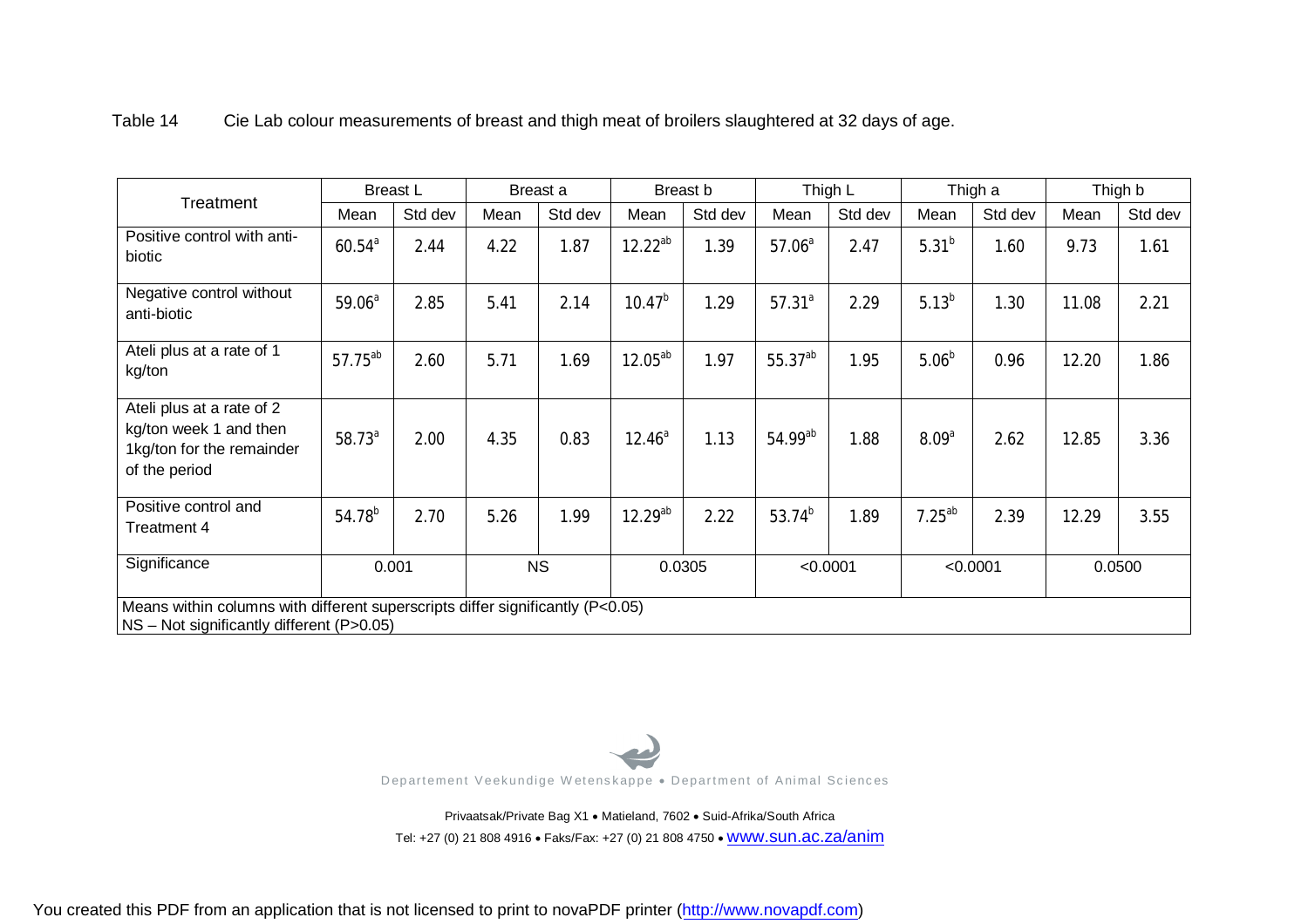### **Organ and gut parameters**

Organs (heart, liver, spleen and bursa of fabricius) were removed fully from the fresh carcass and weighed using a laboratory scale (1kg accurate to 0.001g) (Table 16). Further the gizzard was removed and cut open longitudinally and rinsed under running water. Once rinsed it was immediately scored on an ordinal scale as described in Table 15 below.

| <b>Score</b> | <b>Description</b>                                                                                                         |
|--------------|----------------------------------------------------------------------------------------------------------------------------|
|              | No erosion                                                                                                                 |
|              | Light erosion (roughness of epithelia)                                                                                     |
| 3            | Modest erosion (roughness and gaps)                                                                                        |
| 4            | Severe erosion (roughness, gaps and ulcers on stomach wall showing<br>slight haemorrhaging)                                |
| 5            | Extreme erosion (roughness, gaps and haemorrhagic ulcers on stomach<br>wall and separation of epithelia from stomach wall) |

|  |  |  |  | Table 15 Gizzard Erosion scoring description |
|--|--|--|--|----------------------------------------------|
|--|--|--|--|----------------------------------------------|

After the removal of the organs gut samples were taken of the duodenum (on the gizzard side of the duodenum at the start of the pancreas), jejunum (approximately centre) and the ileum (5mm from the illeao cecal junction). These samples were rinsed with a 9% saline solution and placed in a buffered 10% w/v formalin solution. These samples were maintained in the formalin at room temperature for a period of 30 days and submitted for fixing to the Stellenbosch University School of medicine Histology lab (Tygerberg campus). After sampling the pH were taken at these sites (Table 17) and also in the pro-ventriculus and caecum. pH was taken using a calibrated (standard buffers pH 4.0 and 7.0 at 25°C) portable Crison 506 pH-meter by inserting the pH electrode into the centre of the area of the digestive tract to be measured. The probe was thoroughly rinsed with distilled water between readings and maintained in a crysolite solution.



Departement Veekundige Wetenskappe . Department of Animal Sciences

Privaatsak/Private Bag X1 · Matieland, 7602 · Suid-Afrika/South Africa Tel: +27 (0) 21 808 4916 • Faks/Fax: +27 (0) 21 808 4750 • WWW.SUN.ac.za/anim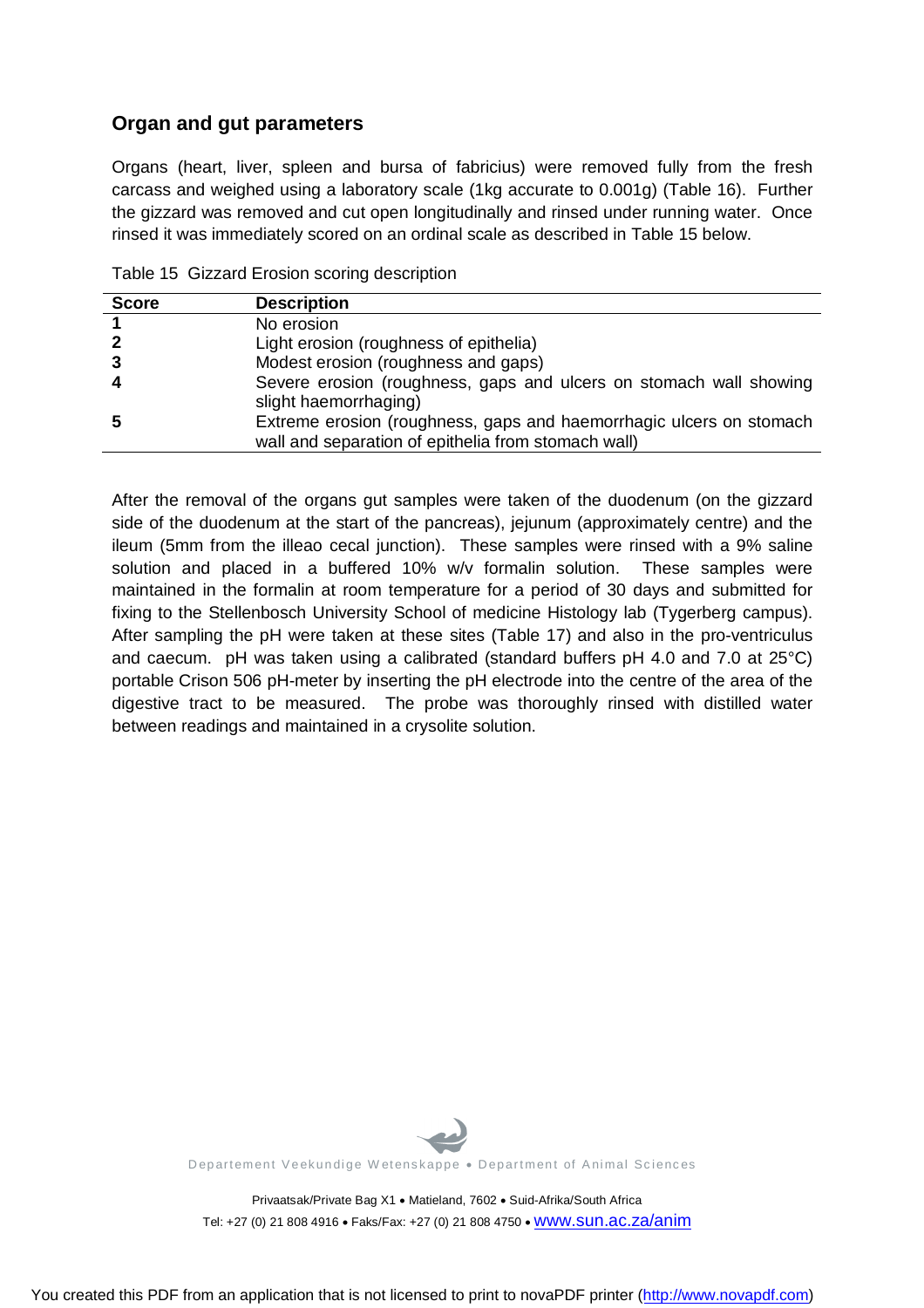Table 16 Mean weights and standard deviations of organs obtained and gizzard erosion score (GE score) from broilers slaughtered at 33 days of age

| Treatment                                                                                                                         | Gizzard weight (g) |         | Heart weight (g) |         | Liver weight (g) |         | Spleen weight (g) |         | Bursa weight (g) |         |
|-----------------------------------------------------------------------------------------------------------------------------------|--------------------|---------|------------------|---------|------------------|---------|-------------------|---------|------------------|---------|
|                                                                                                                                   | Mean               | Std dev | Mean             | Std dev | Mean             | Std dev | Mean              | Std dev | Mean             | Std dev |
| Positive control with anti-biotic                                                                                                 | 24.01              | 4.38    | 11.57            | 1.53    | 66.45            | 14.21   | 2.88              | 1.46    | 4.10             | 0.94    |
| Negative control without anti-<br>biotic                                                                                          | 19.42              | 3.74    | 10.69            | 1.68    | 60.11            | 9.88    | 2.89              | 0.47    | 4.62             | 1.02    |
| Ateli plus at a rate of 1 kg/ton                                                                                                  | 24.17              | 2.36    | 10.66            | 0.73    | 55.82            | 7.11    | 2.28              | 0.25    | 3.68             | 1.09    |
| Ateli plus at a rate of 2 kg/ton<br>week 1 and then 1kg/ton for<br>the remainder of the period                                    | 26.54              | 4.15    | 10.86            | 1.83    | 52.34            | 11.68   | 2.05              | 0.42    | 3.86             | 1.61    |
| Positive control and Treatment<br>4                                                                                               | 22.64              | 2.72    | 10.95            | 1.49    | 58.03            | 9.25    | 2.34              | 0.45    | 4.16             | 2.20    |
| Significance                                                                                                                      | 0.029              |         | <b>NS</b>        |         | <b>NS</b>        |         | <b>NS</b>         |         | <b>NS</b>        |         |
| Means within columns with different superscripts differ significantly (P<0.05)<br>$NS - Not$ significantly different (P $>0.05$ ) |                    |         |                  |         |                  |         |                   |         |                  |         |



Privaatsak/Private Bag X1 · Matieland, 7602 · Suid-Afrika/South Africa Tel: +27 (0) 21 808 4916 · Faks/Fax: +27 (0) 21 808 4750 · WWW.SUN.ac.za/anim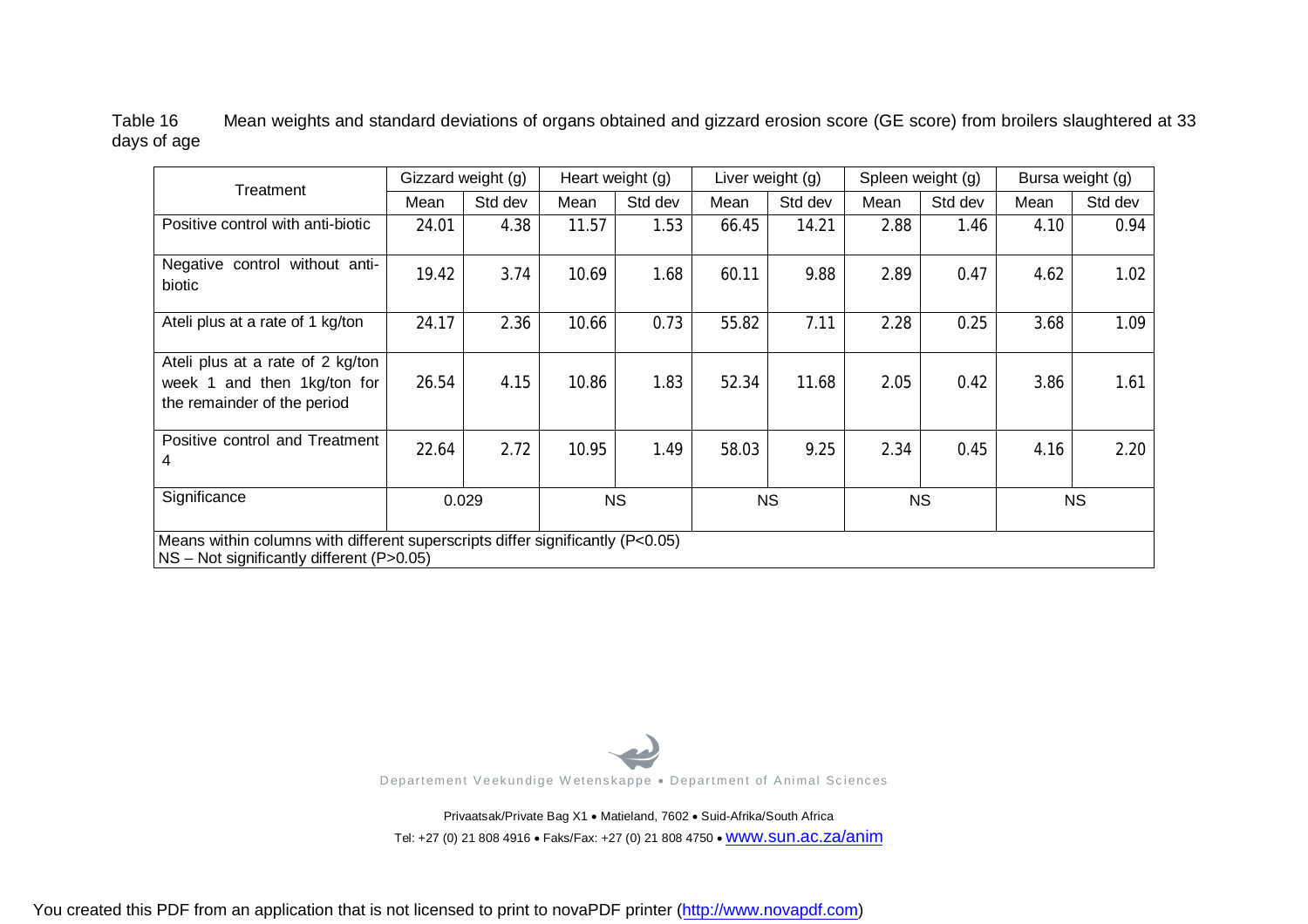|                                                                                                                                     | Pro-ventriculus |           | Duodenum |           | Jejenum |           | <b>Ileum</b> |           | Caecum |           |
|-------------------------------------------------------------------------------------------------------------------------------------|-----------------|-----------|----------|-----------|---------|-----------|--------------|-----------|--------|-----------|
| Treatment                                                                                                                           | Mean            | Std dev   | Mean     | Std dev   | Mean    | Std dev   | Mean         | Std dev   | Mean   | Std dev   |
| Positive control with anti-biotic                                                                                                   | 3.98            | 0.46      | 5.53     | 0.38      | 5.73    | 0.46      | 6.07         | 0.80      | 6.24   | 0.19      |
| Negative control without anti-biotic                                                                                                | 4.48            | 0.52      | 5.33     | 0.34      | 5.67    | 0.72      | 5.97         | 0.69      | 5.92   | 0.48      |
| Ateli plus at a rate of 1 kg/ton                                                                                                    | 3.78            | 0.90      | 5.13     | 0.57      | 5.83    | 0.21      | 5.55         | 0.39      | 5.94   | 0.20      |
| Ateli plus at a rate of 2 kg/ton week 1<br>and then 1kg/ton for the remainder of<br>the period                                      | 3.91            | 0.54      | 5.15     | 0.58      | 5.56    | 0.35      | 6.57         | 0.56      | 5.93   | 0.42      |
| Positive control and Treatment 4                                                                                                    | 3.82            | 0.57      | 5.39     | 0.33      | 5.73    | 0.23      | 6.11         | 1.03      | 6.04   | 0.45      |
| Significance                                                                                                                        |                 | <b>NS</b> |          | <b>NS</b> |         | <b>NS</b> |              | <b>NS</b> |        | <b>NS</b> |
| Means within columns with different superscripts differ significantly $(P<0.05)$<br>$NS - Not$ significantly different (P $>0.05$ ) |                 |           |          |           |         |           |              |           |        |           |

Table 17 Mean pH and standard deviations of various areas of the digestive tract obtained from broilers slaughtered at 33 days of age



Privaatsak/Private Bag X1 · Matieland, 7602 · Suid-Afrika/South Africa Tel: +27 (0) 21 808 4916 · Faks/Fax: +27 (0) 21 808 4750 · WWW.SUN.ac.za/anim